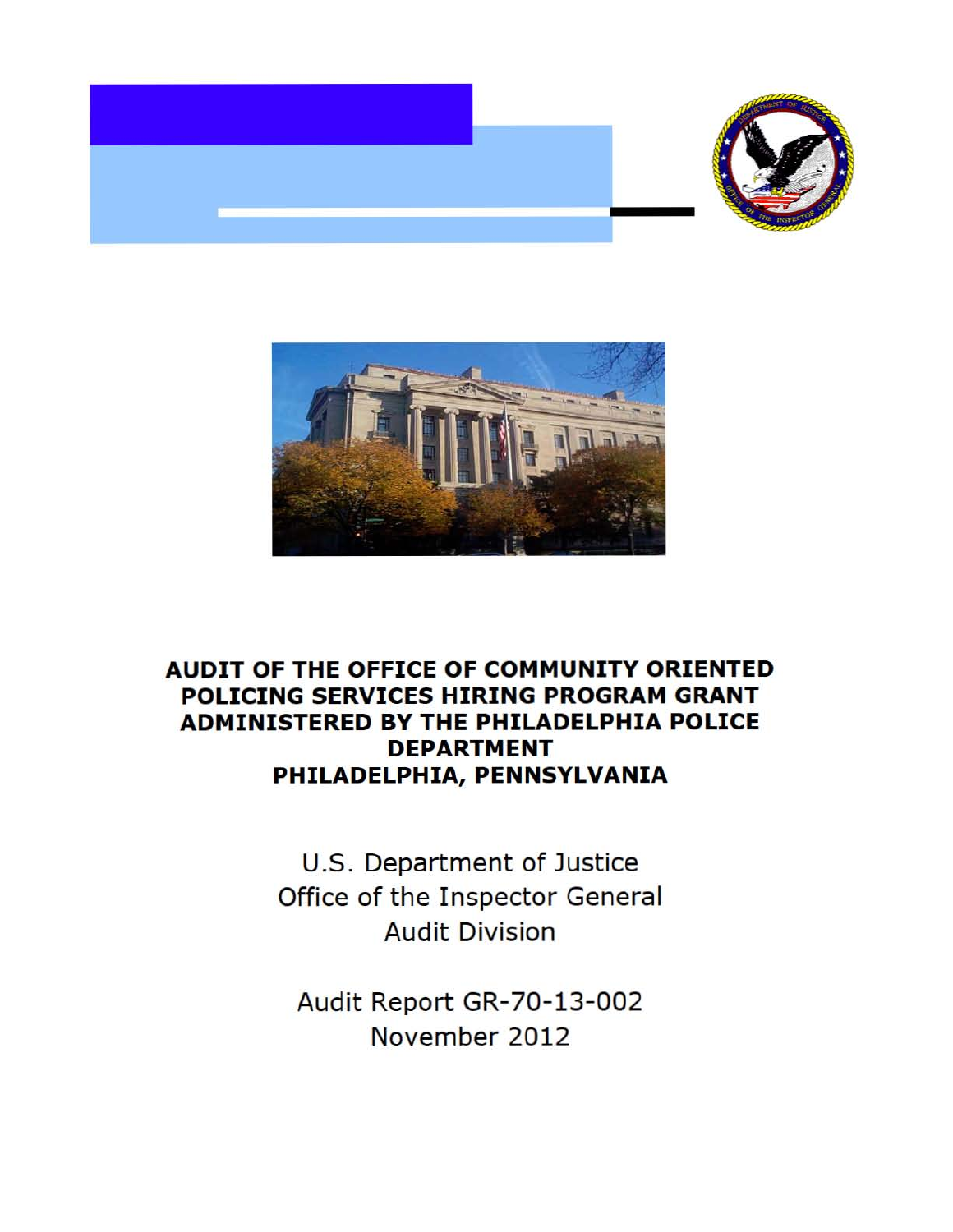# AUDIT OF THE OFFICE OF COMMUNITY ORIENTED POLICING SERVICES HIRING PROGRAM GRANT **DEPARTMENT ADMINISTERED BY THE PHILADELPHIA POLICE** DEPARTMENT<br>PHILADELPHIA, PENNSYLVANIA<br>EXECUTIVE SUMMARY

## **EXECUTIVE SUMMARY**

 Division, has completed an audit of the Office of Community Oriented Policing Services (COPS) Hiring Recovery Program (CHRP) grant, The Department of Justice Office of the Inspector General, Audit 2009-RJ-WX-0074, awarded to the Philadelphia Police Department (Philadelphia), Philadelphia, Pennsylvania. This grant provided \$10,903,350 in funding to Philadelphia to hire 50 additional sworn officers.

The objective of our audit was to determine whether costs claimed under the grant were allowable, supported, and in accordance with applicable laws, regulations, guidelines, and terms and conditions of the grant. We also assessed Philadelphia's program performance in meeting grant objectives and overall accomplishments.

 ranked each applicant based on key data submitted by the applicant. While the accuracy of the data submitted by grant applicants. As a result, we inaccuracies. We also assessed the effect of Philadelphia's inaccurate application data and determined that it did not appear to have affected the suitability of the award. However, to ensure future awards are not affected We determined that Philadelphia generally complied with all essential grant requirements in the areas we tested. However, we found inaccuracies in the information Philadelphia submitted to COPS in its grant application. To select CHRP grantees, COPS developed a methodology that scored and COPS performed some limited data validity checks, COPS relied heavily on reviewed the application statistics Philadelphia submitted and found by inaccurate data, we recommend that Philadelphia enhance its procedures to ensure it submits accurate data for future award applications.

These items are discussed in further detail in the Findings and Recommendations section of the report. Our audit objectives, scope, and methodology appear in Appendix 1.

 their responses are appended to this report as Appendix II and III, We discussed the results of our audit with Philadelphia officials and have included their comments in the report, as applicable. In addition, we requested a response to our draft report from Philadelphia and COPS, and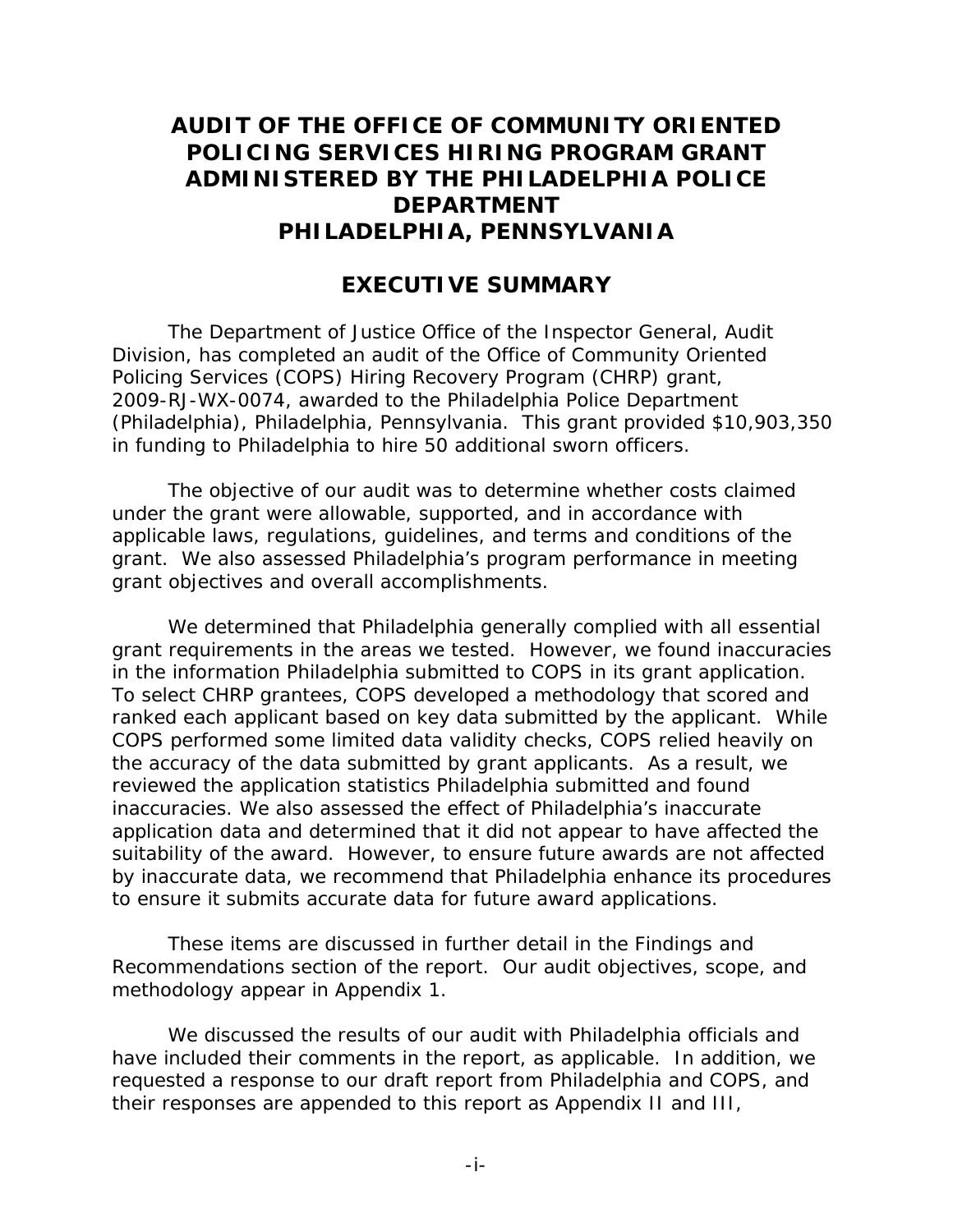respectively. Our analysis of both responses, as well as a summary of actions necessary to close the recommendations can be found in Appendix IV of this report.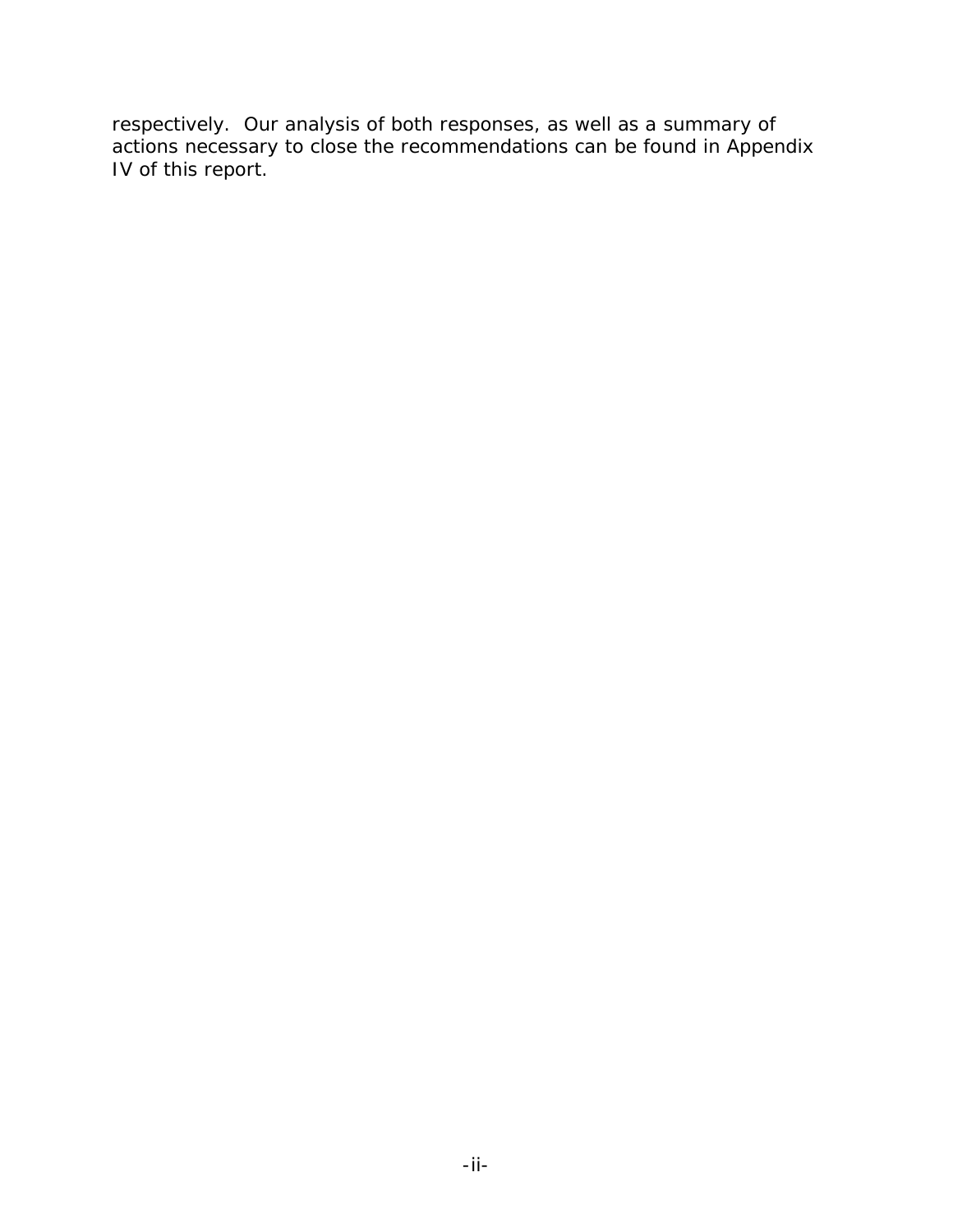# **OF CONTENTS**

| <b>TABLE OF CONTENTS</b>                                                                                                                                                                                                                                            |  |
|---------------------------------------------------------------------------------------------------------------------------------------------------------------------------------------------------------------------------------------------------------------------|--|
| The Office of Community Oriented Policing Services 1                                                                                                                                                                                                                |  |
|                                                                                                                                                                                                                                                                     |  |
| APPENDIX I - OBJECTIVES, SCOPE, AND METHODOLOGY 15<br><b>APPENDIX II - PHILADELPHIA POLICE DEPARTMENT</b>                                                                                                                                                           |  |
| <b>RESPONSE TO THE DRAFT AUDIT REPORT 17</b><br>APPENDIX III - OFFICE OF COMMUNITY ORIENTED POLICING<br><b>SERVICES RESPONSE TO THE DRAFT AUDIT REPORT  19</b><br><b>APPENDIX IV - OFFICE OF THE INSPECTOR GENERAL</b><br>ANALYSIS AND SUMMARY OF ACTIONS NECESSARY |  |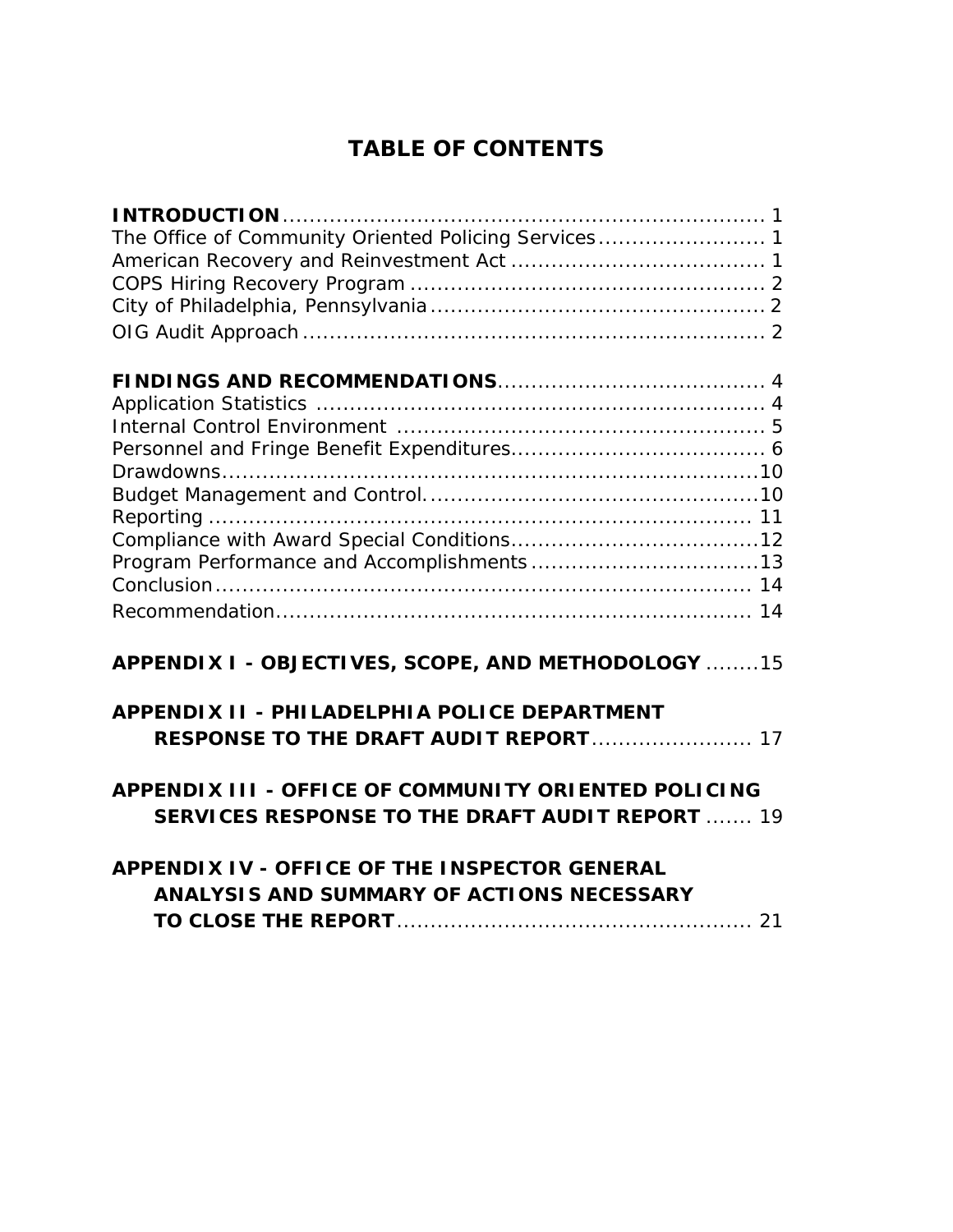## **INTRODUCTION**

 Division, has completed an audit of the Office of Community Oriented Policing Services (COPS) Hiring Recovery Program (CHRP) grant, The Department of Justice Office of the Inspector General, Audit 2009-RJ-WX-0074, awarded to the City of Philadelphia Police Department (PPD), Philadelphia, Pennsylvania. This grant, in the amount of \$10,903,350, was used to hire 50 additional officer positions.

The objective of our audit was to determine whether costs claimed under the grant were allowable, reasonable, and in accordance with applicable laws, regulations, guidelines, and terms and conditions of the grant. We also assessed Philadelphia's program performance in meeting grant objectives and overall accomplishments.

#### **Office of Community Oriented Policing Services**

 The Office of Community Oriented Policing Services (COPS), within the Department of Justice, assists law enforcement agencies in enhancing public safety through the implementation of community policing strategies in jurisdictions of all sizes across the country. The COPS office provides funding to state, local, and tribal law enforcement agencies and other public and private entities to hire and train community policing professionals, acquire and deploy cutting-edge crime-fighting technologies, and develop and test innovative policing strategies.

#### **American Recovery and Reinvestment Act**

 counterproductive state and local tax increases. On February 17, 2009, the President signed into law the American Recovery and Reinvestment Act of 2009 (Recovery Act). The purposes of the Recovery Act were to: (1) preserve and create jobs and promote economic recovery; (2) assist those most impacted by the recession; (3) provide investments needed to increase economic efficiency by spurring technological advances in science and health; (4) invest in transportation, environmental protection, and other infrastructure that will provide long term economic benefits; and (5) stabilize state and local government budgets in order to minimize and avoid reductions in essential services and

 of Justice in grant funding to be used to enhance state, local, and tribal law The Recovery Act provided approximately \$4 billion to the Department enforcement efforts. Of these funds, \$1 billion was provided to the COPS Office for grants to state, local, and tribal governments to hire or retain police officers.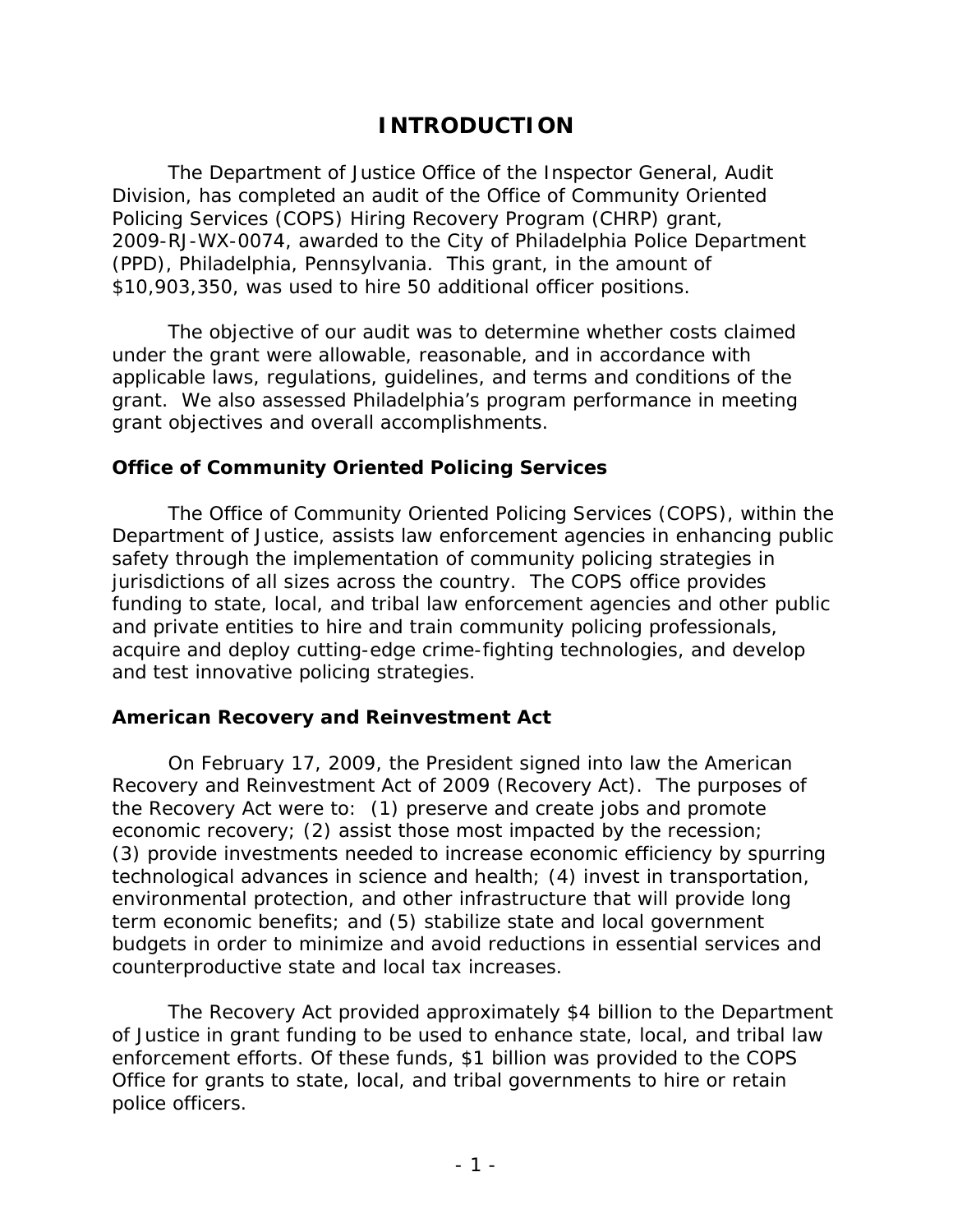## **COPS Hiring Recovery Program**

 be laid off on a future date. COPS received 7,272 applications requesting applicant related to fiscal and economic conditions, rates of crime, and To distribute the Recovery Act money, COPS established the COPS Hiring Recovery Program (CHRP), a grant program for the hiring, rehiring, and retention of career law enforcement officers. COPS created CHRP to provide 100 percent of the funding for approved entry-level salaries and benefits (for 3 years) for newly-hired, full-time sworn officer positions, for rehired officers who had been laid off, or for officers who were scheduled to funding for approximately 39,000 officer positions. On July 28, 2009, COPS announced its selection of 1,046 law enforcement agencies as recipients of the \$1 billion CHRP funding to hire, rehire, and retain 4,699 officers. The grants were competitively awarded based on data submitted by each community policing activities.

#### **The City of Philadelphia, Pennsylvania**

 southeast Pennsylvania. As of March 2012, the Philadelphia Police Department serves approximately 1.5 million residents and is the nation's The City of Philadelphia occupies an area of 140 square miles along the Delaware River and is the hub of a five county metropolitan area in fourth largest police department, with over 6,600 sworn members and 800 civilian personnel.

## **OIG Audit Approach**

 We tested compliance with what we considered to be the most financial matters associated with the grant. It was developed by the COPS important conditions of the CHRP grant. Unless otherwise stated in our report, we applied the 2009 CHRP Grant Owner's Manual (Grant Owner's Manual) as our primary criteria during our audit. The Grant Owner's Manual serves as a reference to assist grantee agencies with the administrative and Office to ensure that all CHRP grantees understand and meet the requirements of the grant. We also considered applicable Office of Management and Budget (OMB) and Code of Federal Regulations (CFR) criteria in performing our audit. We tested Philadelphia's:

- •**Application statistics** to assess the accuracy of key statistical data that Philadelphia submitted with its CHRP application.
- •**Internal control environment** to determine whether the financial and accounting system and related internal controls were adequate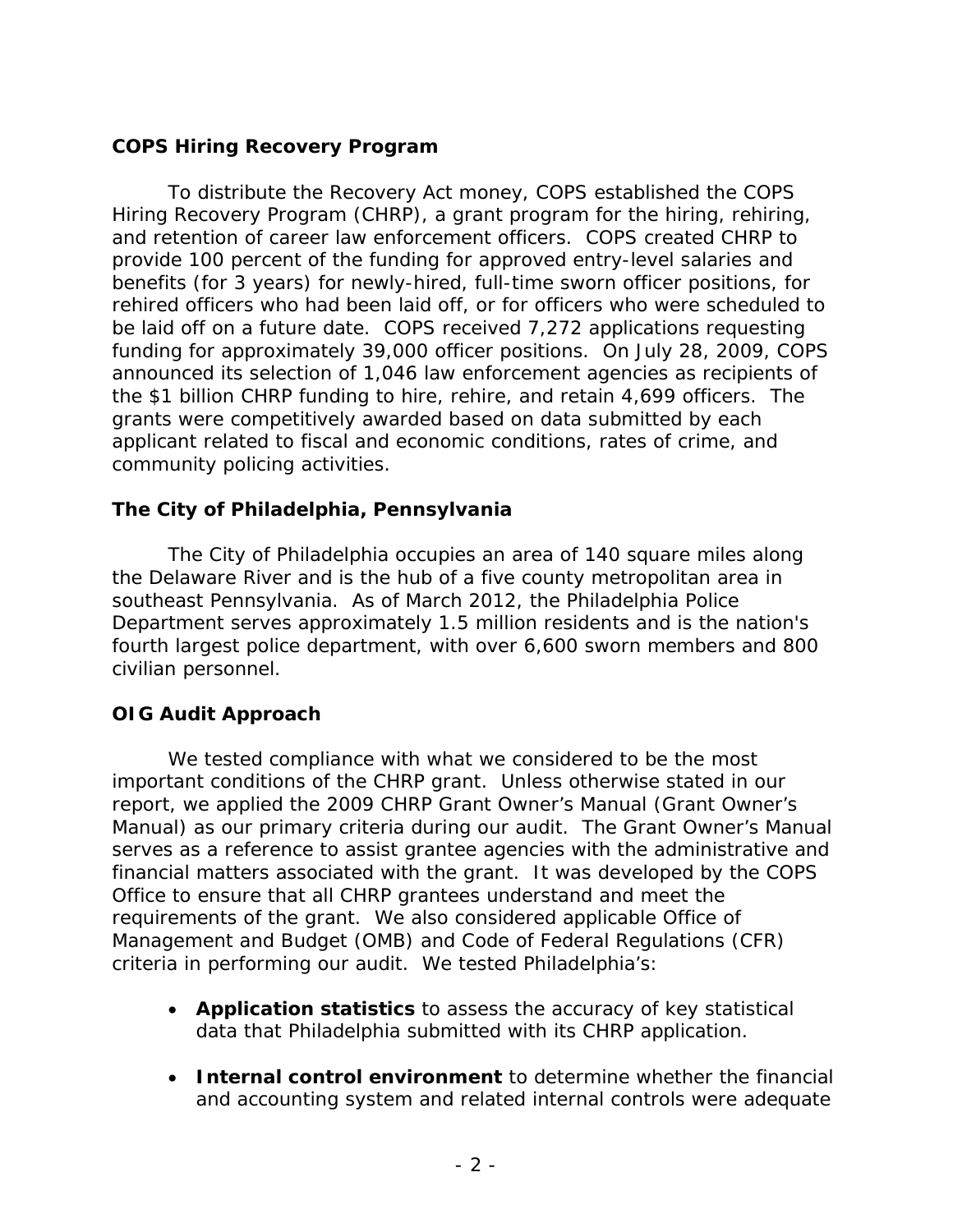to safeguard grant funds and ensure compliance with the terms and conditions of the grant.

- •**Personnel and fringe benefit expenditures** to determine whether the salary and fringe benefit expenditures charged to the grant were allowable, supported, and accurate.
- •**Drawdowns** (requests for grant funding) to determine whether requests for reimbursements or advances, were adequately supported and if Philadelphia managed grant receipts in accordance with federal requirements.
- Philadelphia adhered to the COPS-approved budgets for the •**Budget management and control** to determine whether expenditure of grant funds.
- •**Reporting** to determine whether the required periodic Federal Financial Reports, Progress Reports, and Recovery Act Reports were submitted on time and accurately reflected grant activity.
- •**Compliance with award special conditions** to determine whether Philadelphia complied with all of the terms and conditions specified in the grant award document.
- •**Program performance and accomplishments** to determine whether Philadelphia achieved grant objectives and to assess performance and grant accomplishments.

approved and matching funds were not required. Where applicable, we also test for compliance in the areas of indirect costs and matching funds. For this CHRP grant, there were no indirect costs approved and matching funds were not required.<br> $-3$  -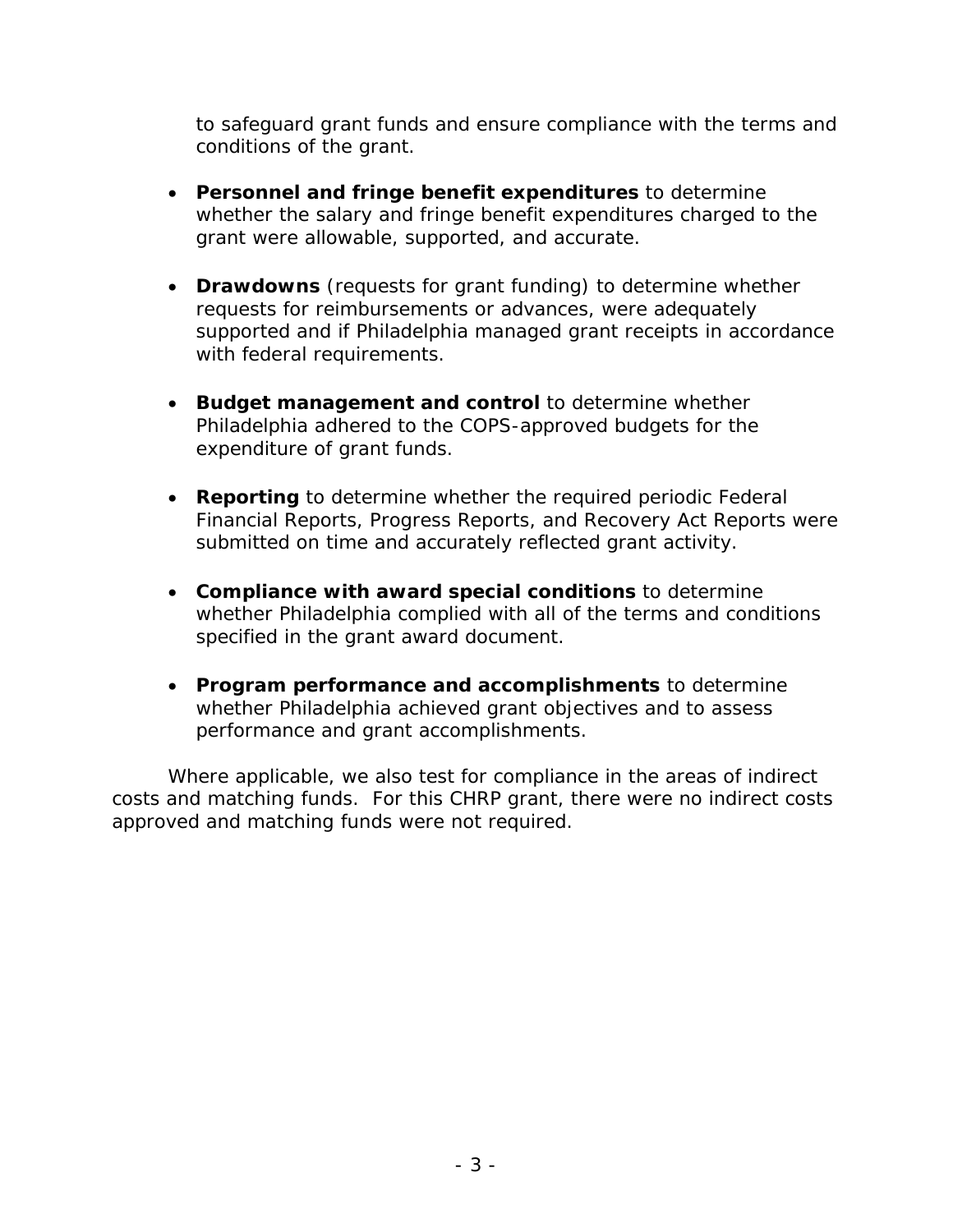## **FINDINGS AND RECOMMENDATIONS**

 generally complied with all of the essential grant instances where Philadelphia used inaccurate data in its grant application. Any exceptions that we cited from our We determined that the Philadelphia Police Department requirements in the areas we tested. However, we found audit were reviewed and determined not to be systemic in nature and immaterial individually and in total. These conditions and the underlying causes are further discussed in the body of the report.

#### **Application Statistics**

l

 received higher scores and were more likely to receive a grant. While COPS performed some limited data validity checks, COPS relied heavily on the accuracy of the data submitted by grant applicants. To select CHRP grantees, COPS developed a methodology that scored and ranked applicants based on data related to their fiscal and economic conditions, rates of crime, and community policing activities. In general, the applicants experiencing more fiscal and economic distress, exhibiting higher crime rates, and demonstrating well-established community policing plans

 with other data collected, to determine funding eligibility. In our May 2010 applicants was inadequate.<sup>1</sup> As a result, some agencies may have received In the CHRP Application Guide, COPS reminded applicant agencies to provide accurate agency information as this information may be used, along report of the COPS grant selection process, we found that the validation process COPS used to ensure the accuracy of the crime data submitted by grant funds based on inaccurate applications. However, we were unable to determine the number of applications that included inaccurate data.

 Philadelphia was able to provide documentation to support the data submitted in its CHRP application for eight responses. However, in one did not accurately match the application responses. For the one response During this audit, we obtained from Philadelphia documentation to verify data submitted in its 2009 CHRP grant application. Generally, instance Philadelphia was unable to provide documentation for an application response and in five other instances the documentation provided as support that Philadelphia was not able to provide supporting documentation, we conducted our own research and gathered data that we used to determine

 1 U.S. Department of Justice Office of the Inspector General, *A Review of the Selection Process for the COPS Hiring Recovery Program,* Audit Report 10-25, (May 2010).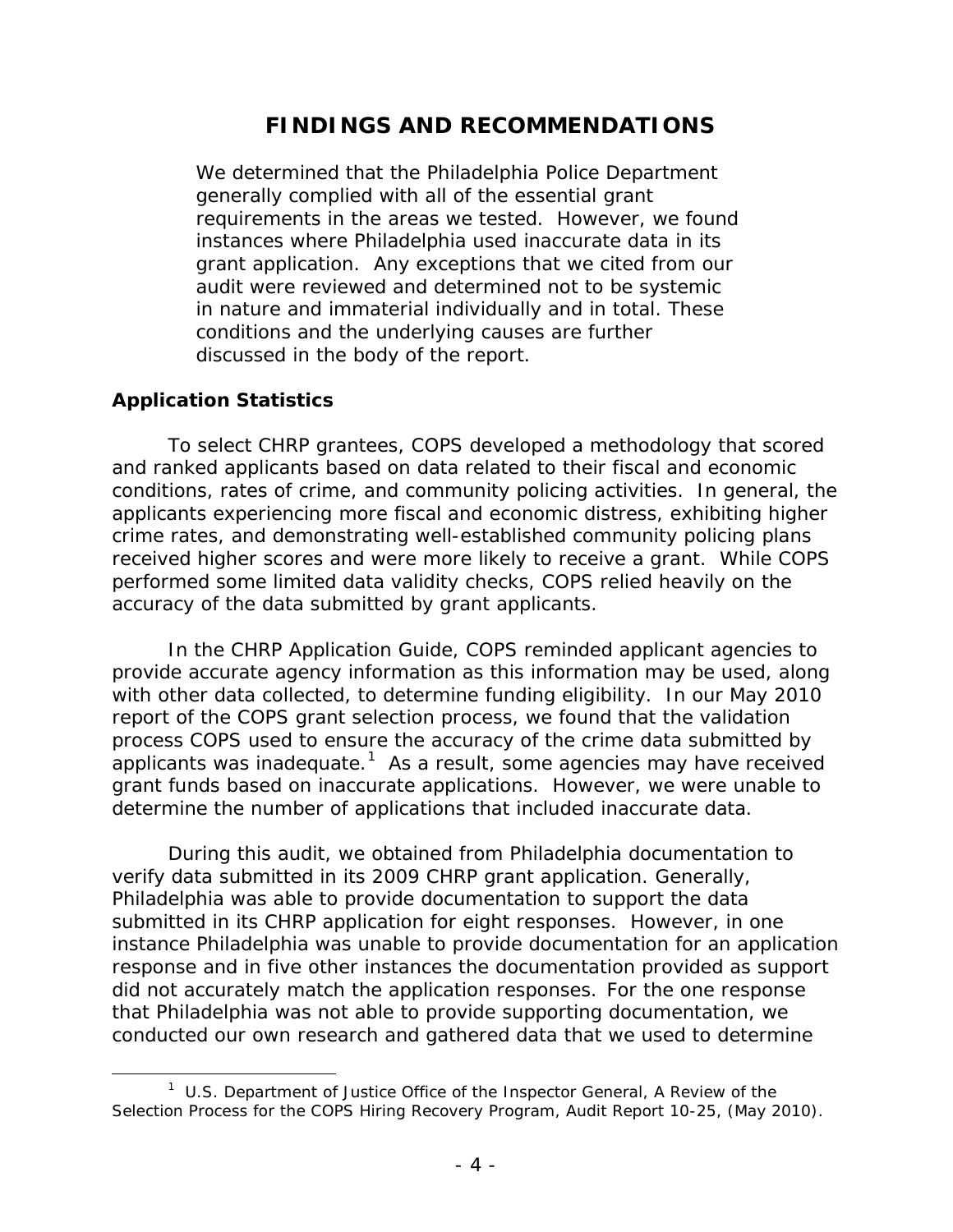incorrect responses were due to clerical errors. City officials also told us that the application response was reasonable. We also determined the other five adjustments were made to the data after the grant application was submitted.

 inaccurate data that Philadelphia submitted in its application. We Because the application information was used to determine the grantee's eligibility to receive the grant, we analyzed the effect of the determined that the inaccurate data did not appear to have affected the suitability of the award. As a result, we do not question the award of the CHRP grant to Philadelphia.

Because the data that grantees submit are relied upon to award substantial grants, we believe it is vital that grantees ensure that the data and information submitted to awarding agencies is accurate. In this case, Philadelphia's inaccurate application data did not significantly affect the suitability of its award. Nonetheless, future inaccurate data may have a substantial effect on award decisions. As a result, we recommend that Philadelphia establishes procedures to ensure it submits accurate information for its future grant applications.

## **Internal Control Environment**

We began this audit by reviewing Philadelphia's accounting and financial management system to assess the organization's risk of noncompliance with laws, regulations, guidelines, and the terms and conditions of the grant. We also interviewed management staff from the organization, performed payroll and fringe benefit testing, and reviewed financial and performance reporting activities to further assess the risk.

According to the Grant Owner's Manual, award recipients are responsible for establishing and maintaining an adequate system of accounting and internal controls. An acceptable internal control system provides cost controls to ensure the optimal use of funds. Award recipients must adequately safeguard funds and assure they are used solely for authorized purposes.

As part of this audit we also considered internal controls significant within the context of our audit objectives. This included reviewing recent financial and program audits for any history of grant administration problems that would potentially affect our approach to this audit. Specifically, we reviewed Philadelphia's most recent single audit report prepared by the City of Philadelphia's Office of the Controller and met with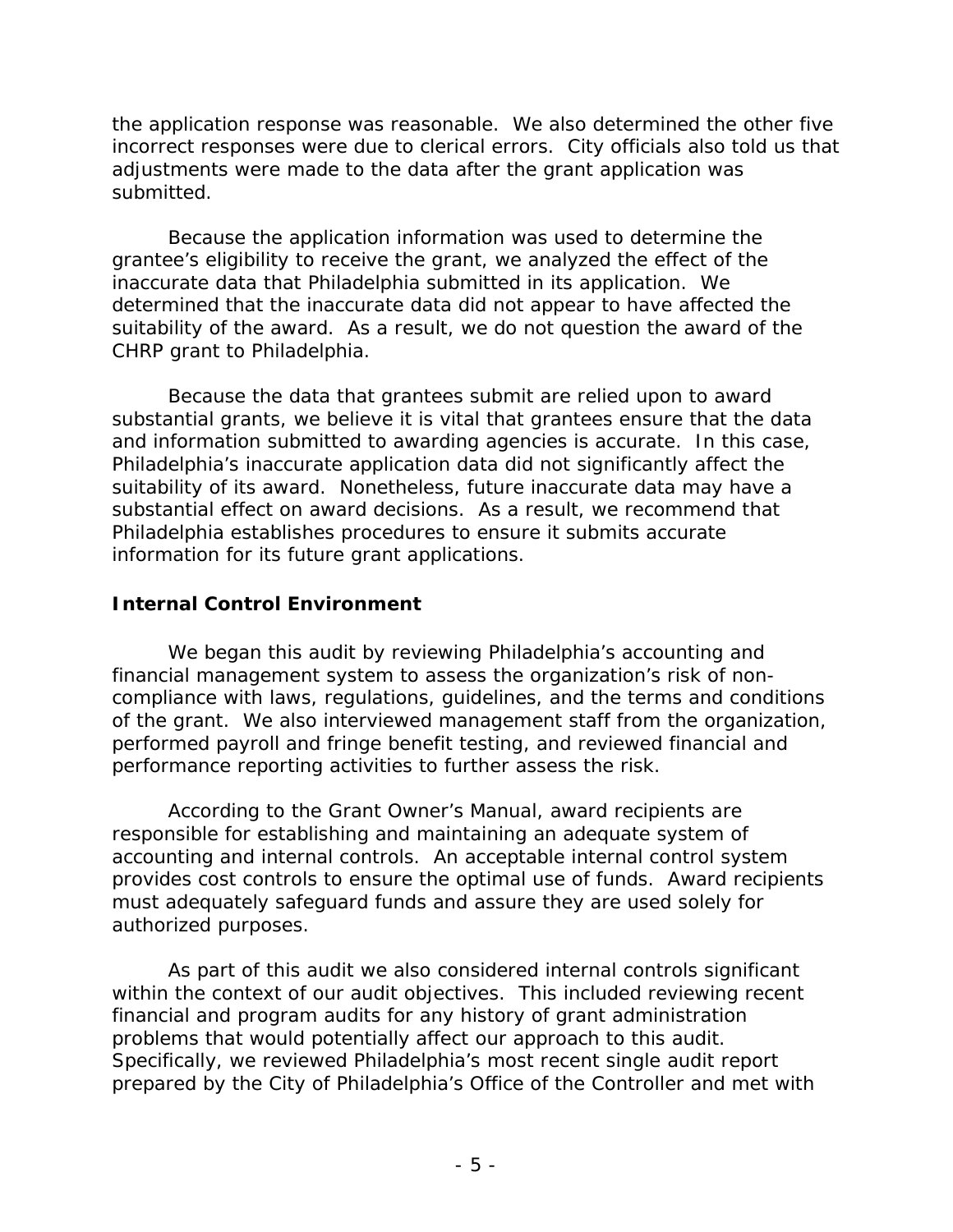officials from that office to discuss issues related to our audit objectives. We also reviewed a grant audit report we issued in 2007. $^2$ 

From our review of these audits, we did not identify any organizational issues related to Philadelphia's accounting and financial management system, payroll system, cost accounting system, or grant administration in general that concerned us in completing this audit.

As stated in the introduction of this report, the principal objective of the audit was to determine whether reimbursements claimed for costs under the grant were allowable and supported. Prior to those costs claimed as described in the Personnel and Fringe Benefit Expenditures section of this report, we evaluated Philadelphia's practices used to calculate and record these costs in its accounting system and later request reimbursement from COPS.

 grant, the Grants Management Unit within the Philadelphia Police To accomplish the task of tracking expenditures related to this CHRP Department created a cost accounting system. This cost accounting system uses data from various sources including the payroll system used for Philadelphia's police officers.

 tests we concluded that the cost accounting system data was reliable and we used this data in our testing of grant expenditures. We evaluated the reliability of this cost accounting system by verifying a sample of its payroll data with its underlying source data. Based on these

 objective, and we considered the internal controls related to areas listed related to Philadelphia's practices and procedures for the other areas we While our audit did not assess Philadelphia's overall system of internal controls, we did review the internal controls related to our principal audit under our audit approach. We did not identify any concerns or problems reviewed and tested.

#### **Personnel and Fringe Benefit Expenditures**

 $\overline{\phantom{a}}$ 

The purpose of the CHRP grant awarded to Philadelphia was to fund personnel and fringe benefit expenditures for hiring 50 new police officers for 36 months. The approved grant budget totaled \$10,903,350, including

 $2$  U.S Department of Justice Office of the Inspector General, Office of Community Oriented Policing Services, Homeland Security Overtime Program, Grant to the City of Philadelphia Police Department, Philadelphia, Pennsylvania Audit Report GR-70-07-004 (September 2007). Audit findings from this report were related exclusively to personnel overtime expenditures. As a result, these prior findings were not relevant to this audit.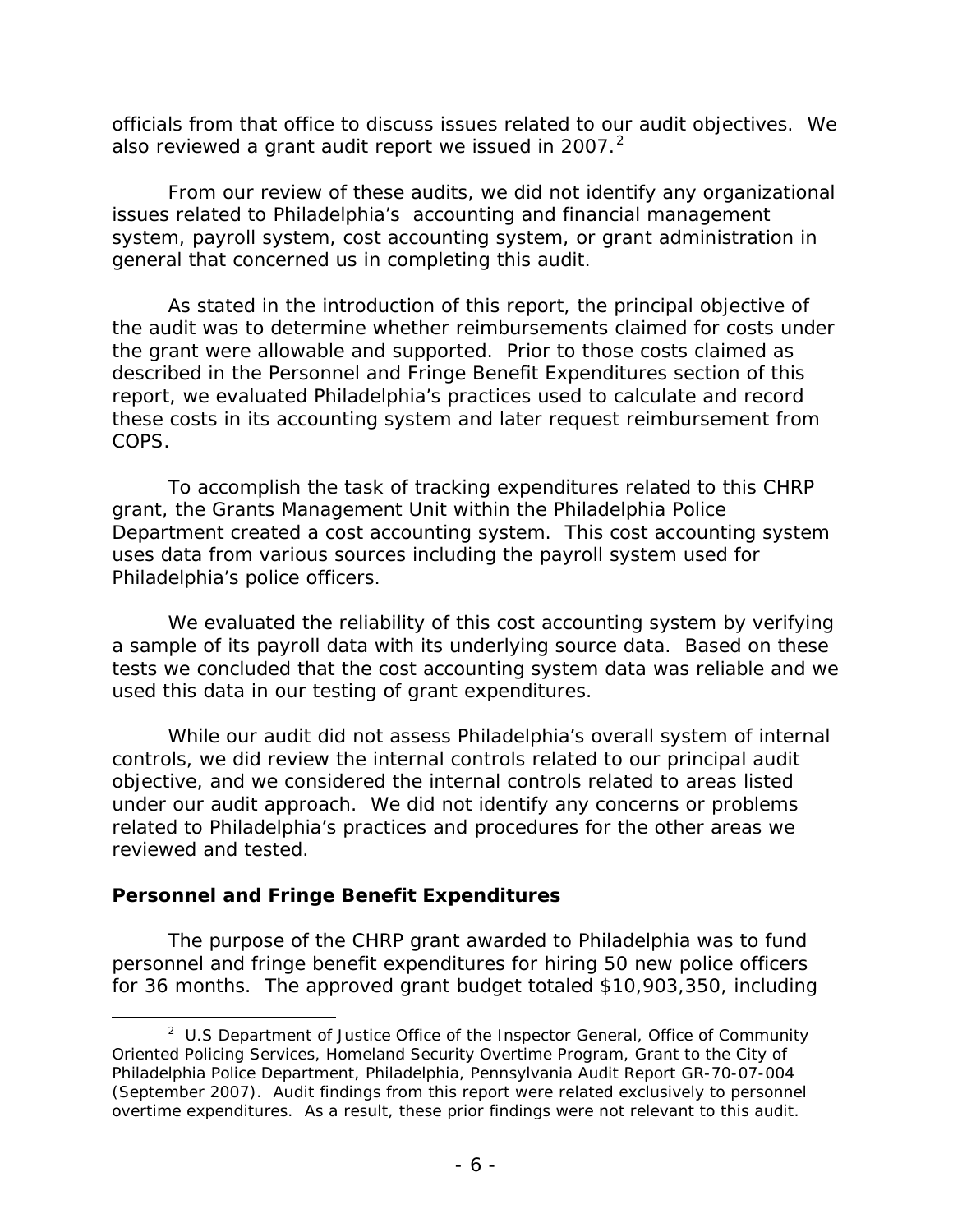they were allowable under the approved grant budget and properly management and cost accounting systems, and its payroll system. \$7,220,550 for personnel salaries and \$3,682,800 for fringe benefits. By August 2011, the CHRP-funded officers had been employed for 18 months and actual grant related charges reported by Philadelphia totaled \$4,504,325 million. We tested a sample of these expenditures to determine whether supported with documentation from Philadelphia's accounting and financial

Philadelphia's Police Academy between February 2010 and March 2010. 22 community based police districts.<sup>3</sup> The 50 new officers Philadelphia hired for this CHRP grant program were divided among 3 different officer recruit classes that entered After completing 3 to 8 months of training, all 50 officers graduated from the academy and were assigned to patrol duties in one of Philadelphia's

#### *Personnel Expenditures*

 $\overline{\phantom{a}}$ 

 judgmental sample of the biweekly personnel charges of 20 grant-funded officers. Our tests included verifying the personnel rates and actual hours To determine whether personnel expenditures were adequately supported for the time officers were attending the academy, we tested a worked with records from Philadelphia's Office of Human Resources and attendance records from the academy. We determined the sampled personnel expenditures were accurately calculated and supported while the grant-funded officers attended the academy.

 To test this sample, we used Philadelphia's Office of Human Resources logs to verify hours worked. We determined the sampled personnel We also selected a judgmental sample of personnel charges reflecting the time officers worked in patrol duties after completing academy training. records to verify pay rates and shift assignment sheets and officer patrol expenditures were accurately calculated and supported.

 and conditions of the grant. According to CHRP guidelines, grant academy training. From our review of patrol logs for 29 officers, we In addition to using academy attendance records and patrol logs to determine whether the sampled personnel expenditures were properly supported, we also used these documents to determine whether the activities underlying the expenditures were allowable according to the terms expenditures must be used for community policing activities which includes

 $3$  For recruits that have already served as sworn law enforcement officers, academy training lasts 3 months. All other recruits are required to complete 8 months of academy training.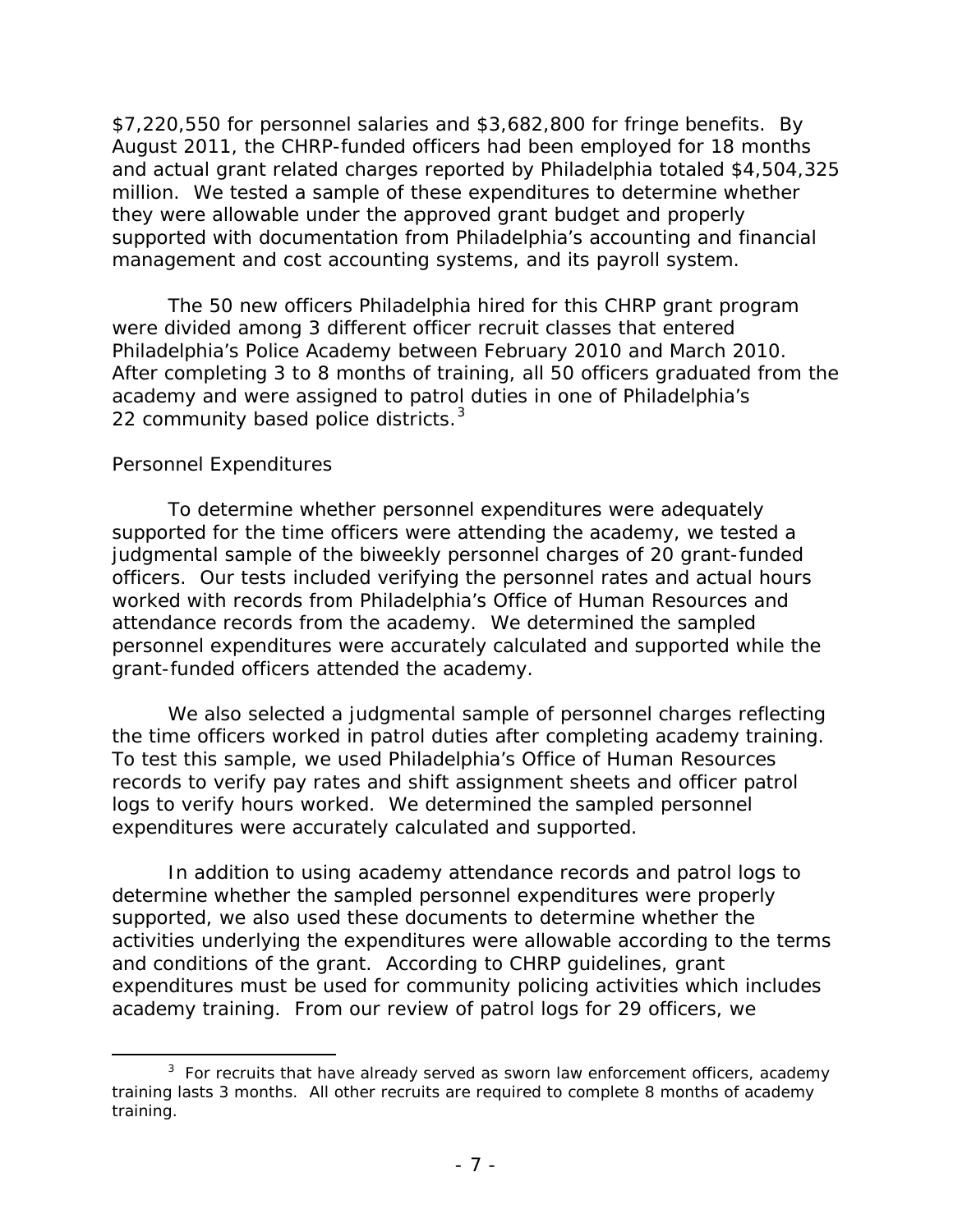determined these officers were engaged in training and routine policing activities that are allowable activities for CHRP grants.

#### *Fringe Benefit Expenditures*

Based on our review of fringe benefit expenditures, Philadelphia charged the grant for different fringe benefits that included: (1) health insurance, (2) holiday pay, (3) life insurance, and (4) Medicare. We determined that these charges were allowable according to the approved grant budget.

 provided by Philadelphia's Office of Human Resources. We determined that To determine whether these expenditures were accurately calculated and properly supported, we verified the fringe benefit rates and the number of officers employed during any month using supporting documentation these charges were accurately calculated and supported.

 charged to the grant. We asked Philadelphia officials why these fringe discrepancy in the monthly fringe benefit reporting system. Therefore, to be 2012, COPS gave Philadelphia permission to include these costs in the However, in testing fringe benefits we identified \$34,053 in expenditures that were allowable according to the grant budget but were not benefit expenditures were never charged to the grant and were told that the accounting system did not have payment vouchers to support these fringe benefit expenditures. Philadelphia officials attributed the lack of support to a conservative, these expenditures were not charged to the grant when incurred. Officials told us that they would work with COPS to obtain reimbursements for these expenditures, and during our audit COPS was provided a detailed explanation of the fringe benefit reporting system and the City of Philadelphia Department of Finance's annual fringe benefit memorandum as support for the fringe benefit expenditures. On June 30, Federal Financial Report for the period ending June 2012.

 insurance that were not charged to the grant. City officials informed us that which was not originally approved in the grant budget. As discussed below, In addition, there were fringe benefit expenditures specific to health in July 2010, Philadelphia switched to a self-insured healthcare program we describe the nature of the health care expenditures under the selfinsured program.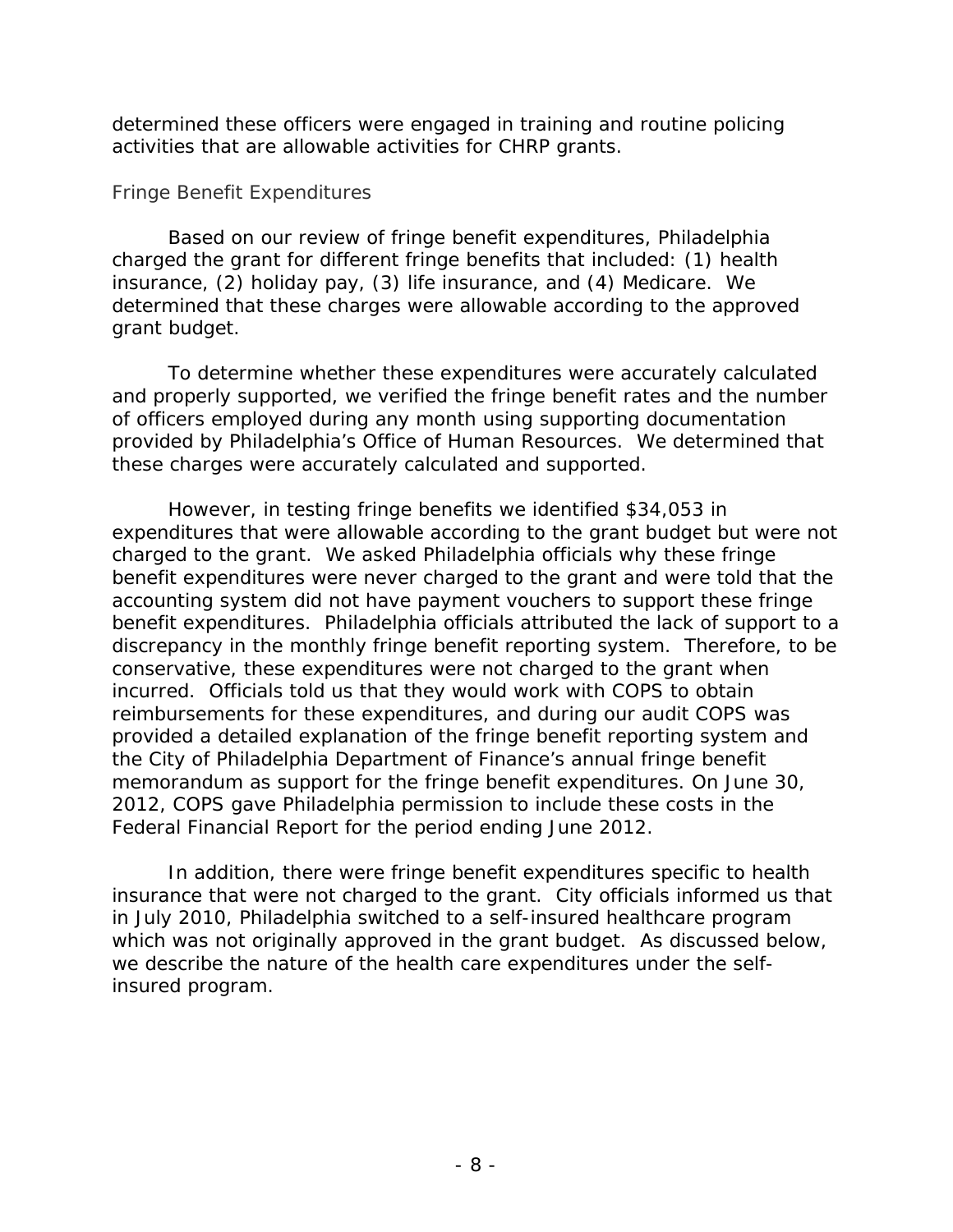#### *Health Insurance Expenditures*

 approved in Philadelphia's CHRP award budget. At the time of the approval, these health insurance charges represented payments made by Philadelphia to the Law Enforcement Health Benefits (LEHB) fund, a legally independent entity run by the local police union and city trustees to administer health Officer health insurance charges were one of the fringe benefits COPS care coverage with city-provided funds.

 established in the current contract negotiated by Philadelphia and the local The amount of these monthly payments (\$965) for each officer was police union. Because LEHB has complete control of administering health benefits for police officers in Philadelphia, LEHB used these payments from Philadelphia to purchase health insurance for its member police officers. From our review we determined that Philadelphia used the correct amount for each officer to charge the CHRP grant between March 2010 and June 2010.

 for police officers but no longer used payments received from Philadelphia to Beginning in July 2010, Philadelphia and the police union negotiated changes to police officer health care fringe benefits. Under this new selffunded model, LEHB continued to administer the health insurance benefits purchase health insurance. Instead, LEHB now invoices Philadelphia for the costs related to providing health insurance to its members. According to an official from the City of Philadelphia's Office of Human Resources, the selffunded model will result in substantial savings.

In January 2012, COPS approved Philadelphia's request to use this self-funded model to charge its CHRP grant. As part of this audit, we verified monthly costs for each grant-funded officer using the self-funded method between July 2010 and June 2011. We inspected the monthly invoices Philadelphia received from LEHB and confirmed the number of officers covered during the related month.

 \$74,113 in total. Although we determined these monthly costs for each officer were accurate and supported, Philadelphia did not use these amounts to charge the CHRP grant. Instead, Philadelphia officials told us they used data from its accounting and financial management system that underestimated the health insurance expenditures, and this lesser amount was charged to the grant. By our calculation, we confirmed that the grant was undercharged by an average of \$130 for each officer between July 2010 and June 2011, or by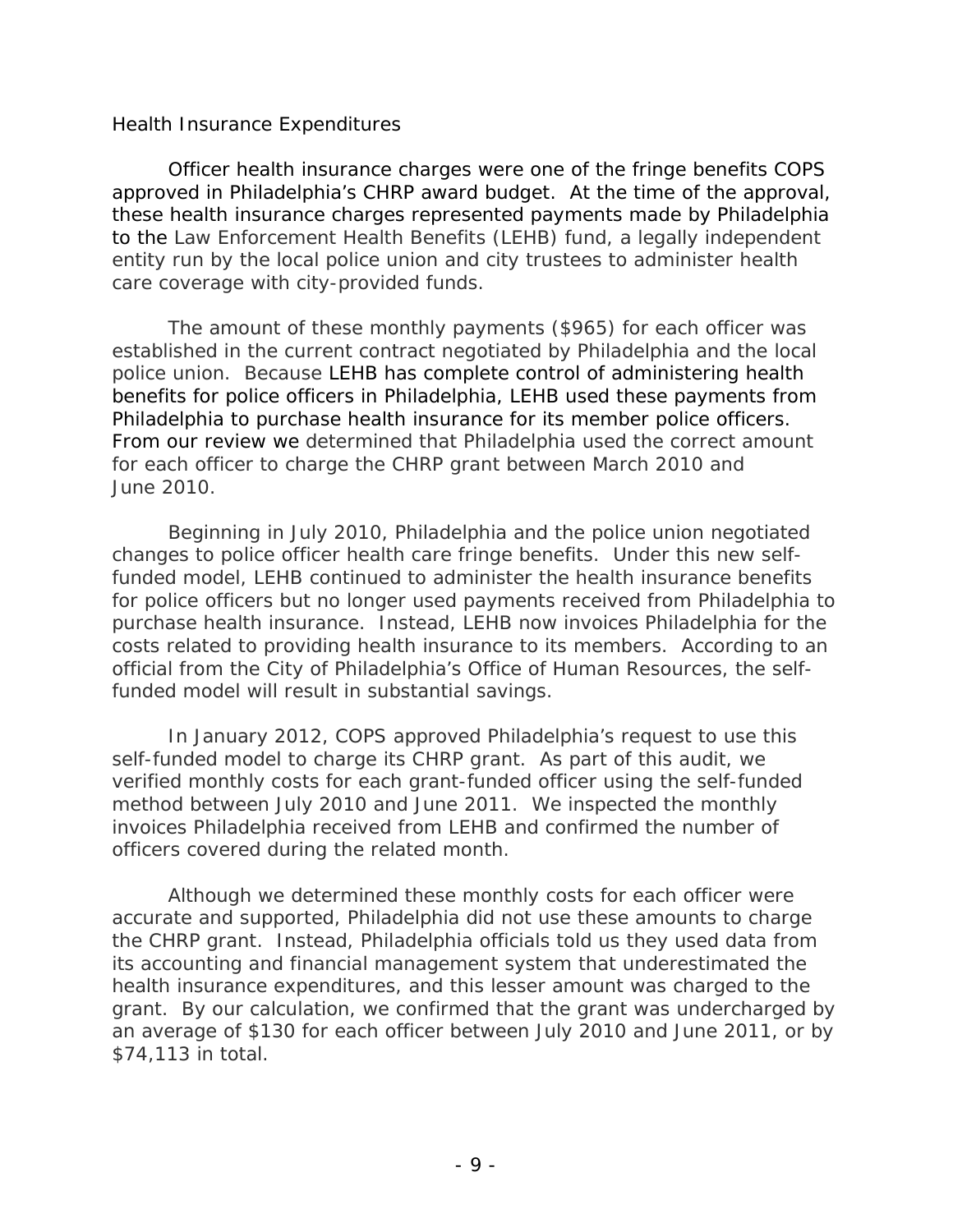and financial system. In the future, officials told us they plan to use the Philadelphia officials told us they used the lesser amounts to charge the CHRP grant because they had not yet received COPS approval to use the self-funded method and the amounts used were traceable to its accounting actual costs for each officer to charge the CHRP grant.

 June 2011, were allowable and supported. In summary, we determined that all health insurance expenditures charged to the CHRP grant, totaling \$735,220 between March 2010 and

#### **Drawdowns**

 used within 10 days of an electronic transfer. As of January 2012, As part of this audit, we reviewed the process Philadelphia used to request grant funding. COPS requires grantees to minimize the cash maintained on hand by requesting funds based on immediate cash disbursement needs. Even though advances are allowed, funds must be Philadelphia requested \$5,222,673 in CHRP grant funds.

statements, and reviewed documentation in support of actual expenditures. We determined that grant funds were requested on a reimbursement basis. To determine if drawdowns were completed in advance or on a reimbursement basis, we interviewed grant officials, analyzed bank In addition, we determined that drawdowns were requested based on actual expenditures and did not exceed grant expenditures. We found Philadelphia's drawdown process to be adequate in minimizing the time lapse between the drawdown of funds and disbursement of those funds. As a result, we found the drawdown procedures were adequate and complied with grant requirements.

## **Budget Management and Control**

 Criteria established in 28 C.F.R. § 30 addresses budget controls surrounding grantee financial management systems. According to the C.F.R., grantees are permitted to make changes to their approved budgets to meet unanticipated program requirements. However, the movement of funds between approved budget categories in excess of 10 percent of the total award must be approved in advance by the awarding agency. The following table summarizes the budget for this grant by category.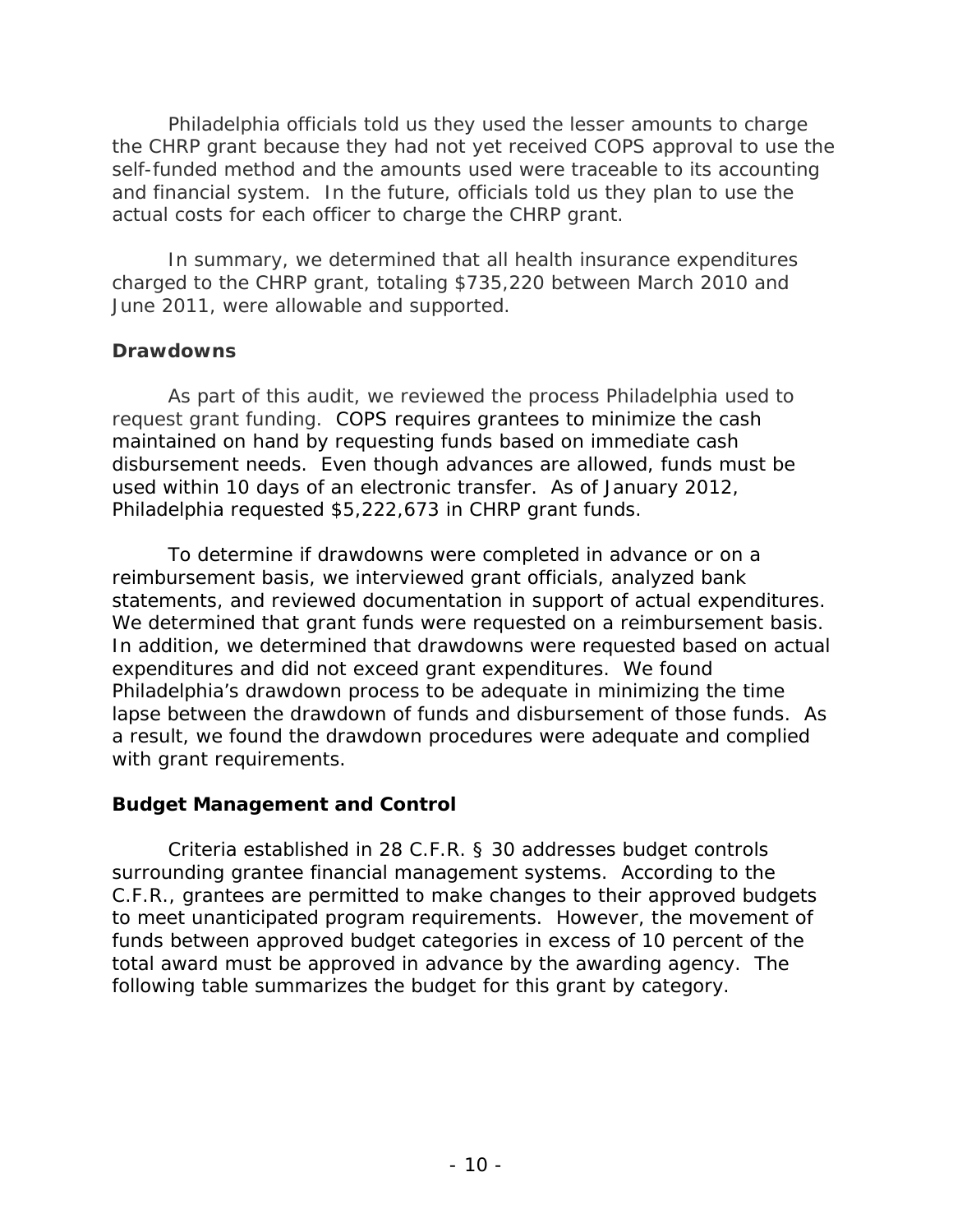|                        | <b>TO THE PPD</b>    |
|------------------------|----------------------|
| Category               | <b>Budget Amount</b> |
| Personnel              | 7,220,550            |
| <b>Fringe Benefits</b> | 3,682,800            |
| Total                  | \$10,903,350         |

# **CHRP GRANT BUDGET AWARDED**

Source: COPS

 to monitor that the personnel expenditures and fringe benefits stayed within the approved grant budget. We compared the total personnel and fringe budget approval. While this grant was still in progress at the time of our audit, Philadelphia remained within the approved budget allowance for During our audit, we found that Philadelphia maintained spreadsheets benefits charged to the grant from Philadelphia's accounting and financial management system to the budget categories established by COPS's final personnel and fringe benefit expenditure categories within this grant.

#### **Reporting**

#### *Federal Financial Reports*

 outlays, a report to that effect must be submitted. Funds or future awards The financial aspect of CHRP grants are monitored through Federal Financial Reports (FFR). According to the Grant Owner's Manual, FFRs should be submitted within 30 days of the end of the most recent quarterly reporting period. Even for periods when there have been no program may be withheld if reports are not submitted or are excessively late.

 We reviewed the nine FFRs Philadelphia submitted between July 2009 and September 2011 and determined all of these reports were submitted in a timely manner.

 and financial management system. We concluded that each report reflected the total expenditures in the accounting system for the period under review. We also reviewed these same FFRs for accuracy by comparing the amounts reported in the reports with data from Philadelphia's accounting

#### *Progress Reports*

 the approved award application. According to the CHRP Grant Owner's Progress reports provide information relevant to the performance of an award-funded program and the accomplishment of objectives as set forth in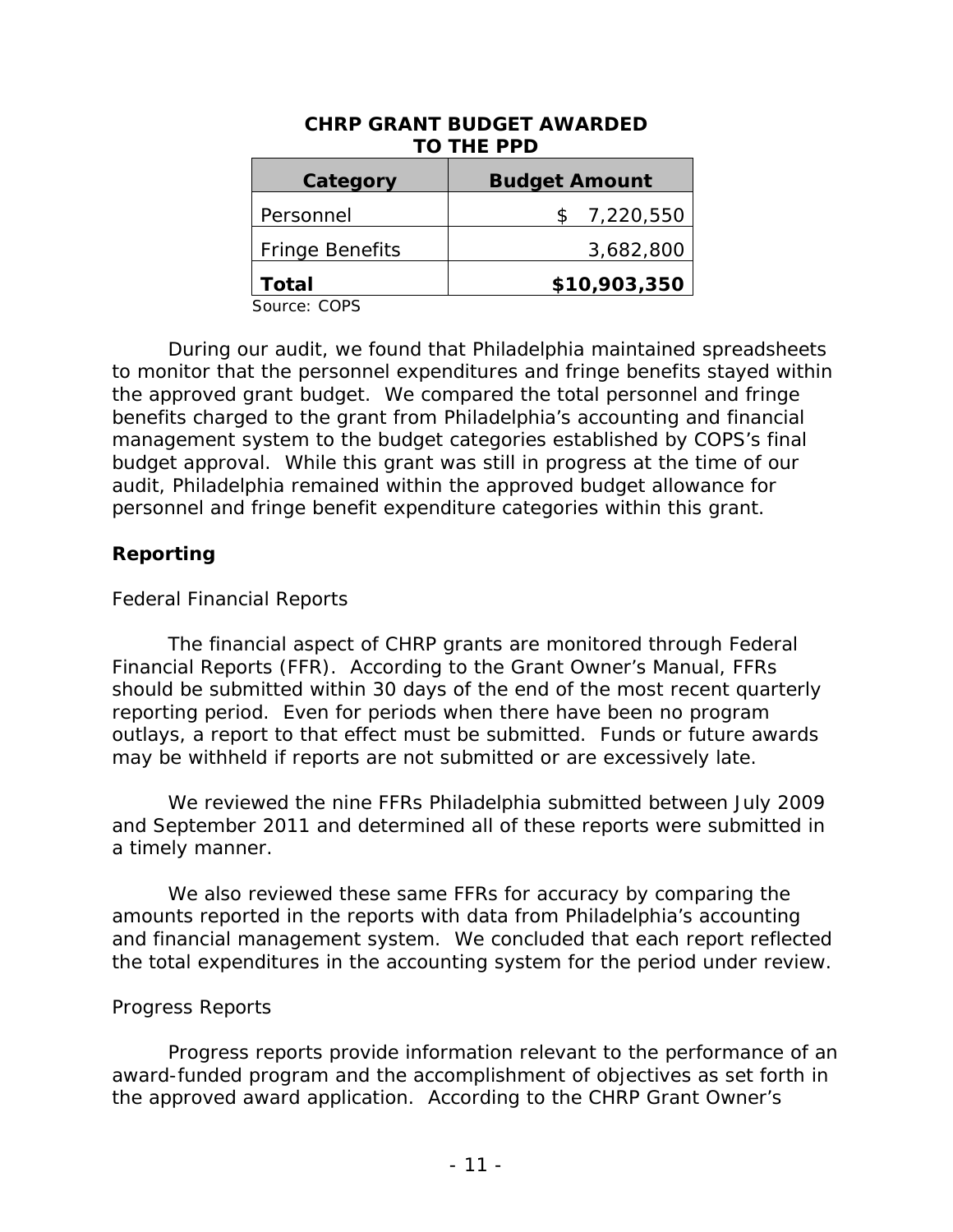end of the reporting periods for the life of the award. Manual, these reports must be submitted quarterly, within 30 days after the

 that Philadelphia's assertion that CHRP funding enhanced its community policing capacity was reasonable. Accordingly, we found the reports we reviewed to be accurately based on the documentation we reviewed. We reviewed the quarterly progress reports Philadelphia submitted to COPS which included responses to general questions and narrative to describe the impact grant funding was having on community policing. We determined that Philadelphia's quarterly progress reports, filed between December 2009 and September 2011, stated that CHRP funding was being used to enhance community policing capacity in line with the community policing plan included in Philadelphia's grant budget. We also determined

 all of the reports were submitted in a timely manner. We also tested Philadelphia's timeliness in submitting progress reports to COPS. We tested four reports submitted by Philadelphia and determined

#### *Recovery Act Report*s

 financial and programmatic data. The Recovery Act requires recipients to In addition to normal reporting requirements, grantees receiving Recovery Act funding must submit quarterly reports which require both submit their reporting data through FederalReporting.gov, an online web portal that will collect all reports. Recipients must enter their data no later

 than 10 days after the close of each quarter beginning September 30, 2009. We tested four Recovery Act reports submitted through the quarter ending September 2011 and found that the reports were timely and the data contained in the reports was accurate.

#### **Compliance with Award Special Conditions**

grant award and are provided in the accompanying award documentation. grant award and are provided in the accompanying award documentation.<br>Special conditions may also include special provisions unique to the award. Award special conditions are included in the terms and conditions for a Philadelphia's CHRP grant contained a special condition requiring that funding should only be used for payment of approved full-time entry level sworn officer salaries and fringe benefits. As discussed in the Personnel and Fringe Benefit Expenditures section of this report, we found that Philadelphia used the grant for its intended purpose.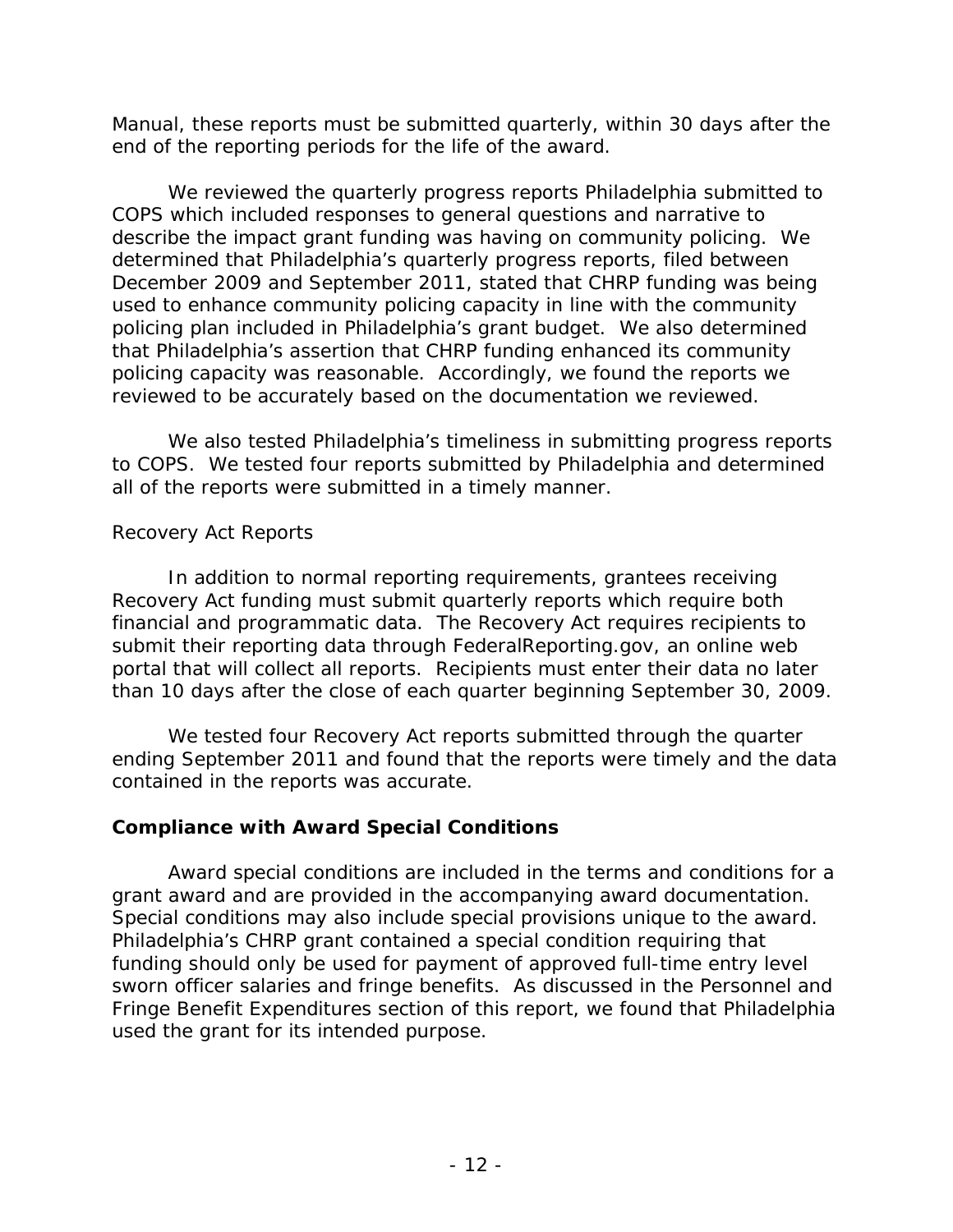#### **Program Performance and Accomplishments**

COPS established two performance measures for CHRP grants: community policing capacity of the police department. To evaluate and their progress hiring and rehiring officers. However, COPS does not the progress reports and does not use the grantee's community policing (1) hiring or retaining police officer positions and (2) enhancing the performance, COPS uses quarterly progress reports describing how grantees are using CHRP funding to implement their community policing strategies require grantees to document the statistics used to complete questions in capacity implementation rating, identified in the progress report, in determining grant compliance.

 We determined that Philadelphia hired the 50 new officers funded by this grant in a timely manner. All 50 officers were assigned to a police district within 8 months following Philadelphia's acceptance of the grant on the police department and these vacancies had not been filled. $4$ August 25, 2009. However, as of December 2011, 3 of these 50 officers left

 Philadelphia Police officials told us they did not backfill these three number of locally funded officer positions. At the conclusion of our audit, vacancies because they were in the process of establishing a new baseline officials said they plan to fill three officer vacancies by December 2012.

 enhanced as a result of this grant. COPS defines community policing as "a In addition to analyzing how well Philadelphia filled its CHRP-funded officer positions, we assessed whether community policing capacity was policing philosophy that promotes and supports organizational strategies to address the causes and reduce the fear of crime and social disorder through problem-solving tactics and police-community partnerships."

describe the impact grant funding was having on community policing. To determine whether grant-funded activities enhanced its community policing capacity; we considered information from Philadelphia's CHRP grant application, including its community policing plan, and responses to application questions regarding the intended impact of grant funding. In addition, we reviewed the quarterly progress reports Philadelphia submitted to COPS that included responses to general questions and narrative to

We compared the community policing information taken from the grant application and the progress reports with the activities supported by

 $\overline{\phantom{a}}$  $4$  According to Philadelphia Police officials, the three officer positions are vacant because two officers resigned and another officer returned to a previously held civilian position.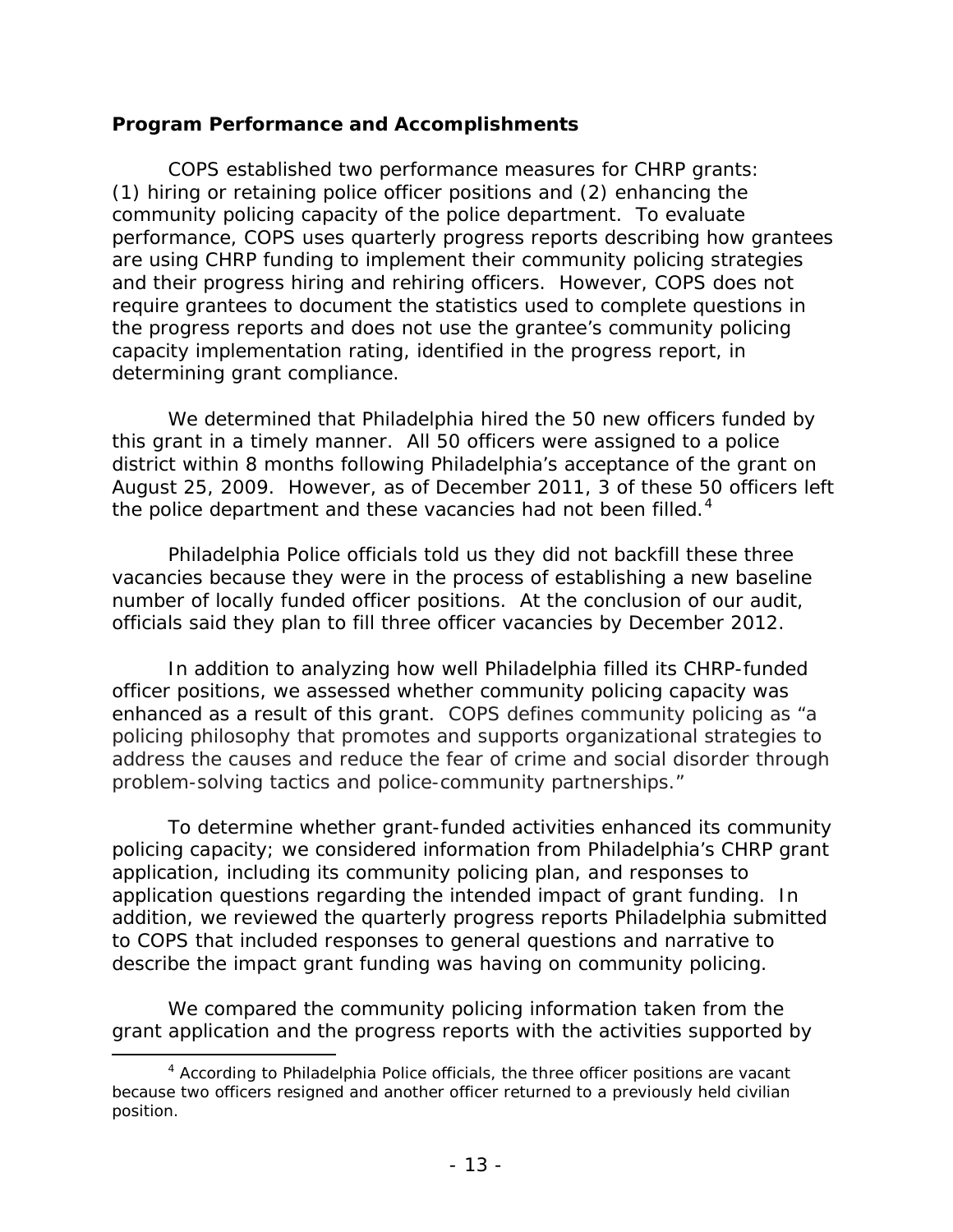grant funded expenditures. Generally speaking, grant funded expenditures paid salary and fringe benefits of the CHRP officers while they attended the police academy and later when they were assigned to community patrol duties throughout Philadelphia.

We determined that Philadelphia's quarterly progress reports between December 2009 and September 2011 showed that Philadelphia was using the CHRP grant to enhance its community policing capacity in line with the community policing plan included in the grant application. We also determined that Philadelphia's assertions that CHRP funding was enhancing its community policing capacity were reasonable.

#### **Conclusion**

 However, we found instances where Philadelphia used inaccurate data in its We found that the Philadelphia Police Department generally complied with all of the essential grant requirements in the areas we tested. grant application, although it did not appear to have affected the suitability of the award. Any exceptions that we cited from our audit were reviewed and determined not to be systemic in nature and immaterial individually and in total.

#### **Recommendation**

We recommend that COPS:

1. Ensure Philadelphia establishes procedures to verify that it submits accurate information for its future grant applications.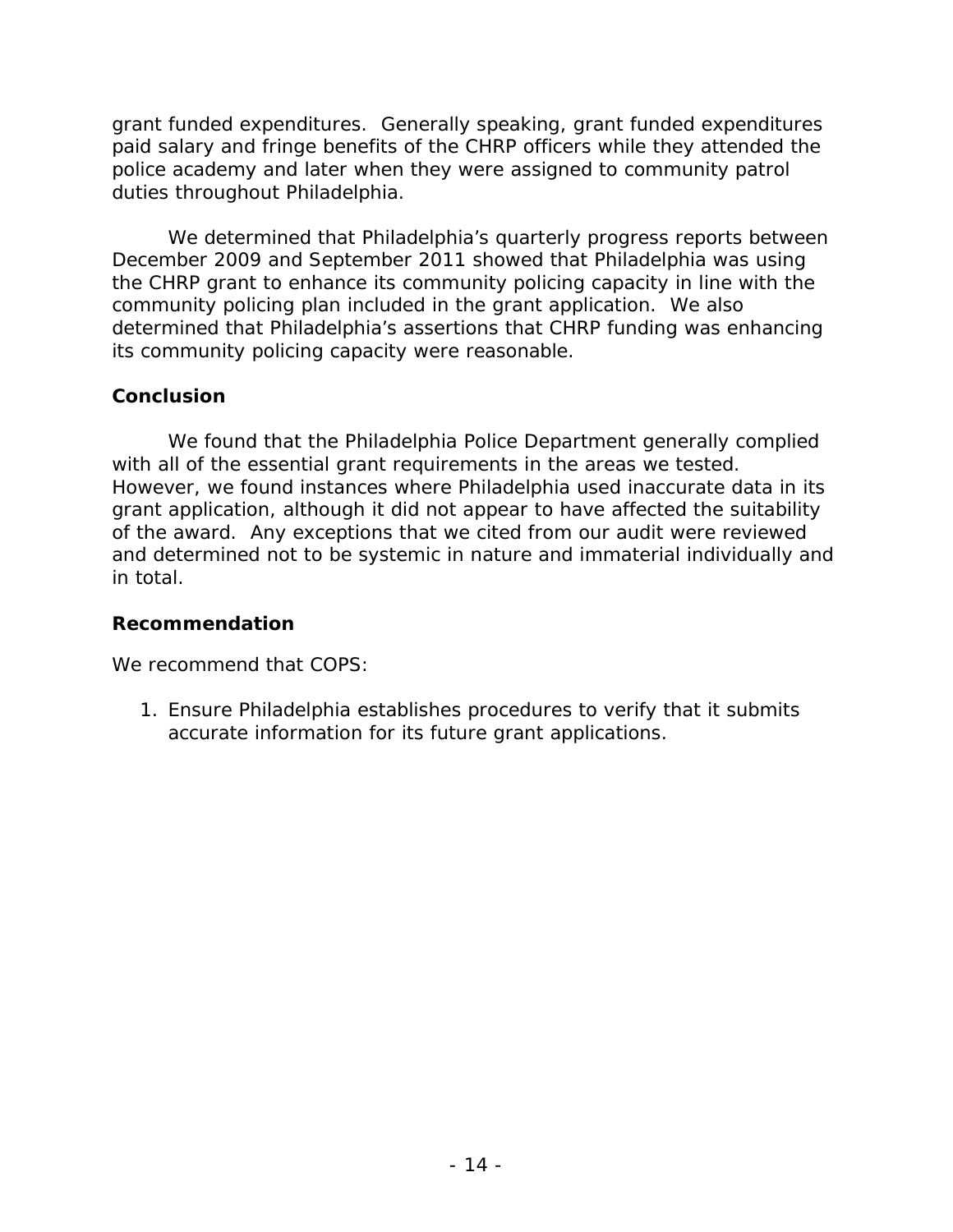# **OBJECTIVES, SCOPE, AND METHODOLOGY**

 performance and accomplishments. We determined that indirect costs and The objective of our audit was to determine whether reimbursements claimed for costs under grant 2009-RJ-WX-0074 were allowable, reasonable, and in accordance with applicable laws, regulations, guidelines, and the terms and conditions of the grant. We also assessed grantee program performance in meeting grant objectives and overall accomplishments. We reviewed activities in the following areas: (1) application statistics, (2) internal control environment, (3) personnel and fringe benefit expenditures, (4) drawdowns, (5) budget management and control, (6) reporting, (7) compliance with grant requirements, and (8) program matching funds were not applicable to this grant.

 reasonable basis for our findings and conclusions based on our audit We conducted this performance audit in accordance with Generally Accepted Government Auditing Standards. Those standards require that we plan and perform the audit to obtain sufficient, appropriate evidence to provide a reasonable basis for our findings and conclusions based on our audit objectives. We believe that the evidence obtained provided a objectives.

We audited the COPS Hiring Recovery Program grant 2009-RJ-WX-0074. The grantee had a total of \$5,222,673 in requests for grant funding through January 23, 2012.

We tested compliance with what we considered to be the most important conditions of the grant. Unless otherwise stated in our report, the criteria we audited against are contained in the 2009 COPS Hiring Recovery Program Grant Owner's Manual and grant award documents.

 Act Reports. In this effort, we employed a judgmental sampling design to In conducting our audit, we performed testing in three areas: personnel and fringe benefit expenditures, Progress Reports, and Recovery obtain broad exposure to numerous facets of the grants reviewed, such unique payroll and fringe benefits adjustments throughout the year. This non-statistical sample design did not allow projection of the test results to the universe from which the samples were selected.

 evaluated performance to grant objectives. However, we did not test the In addition, we reviewed the timeliness and accuracy of Federal Financial Reports, Progress Reports, and Recovery Act Reports; and reliability of financial management system as a whole. We tested the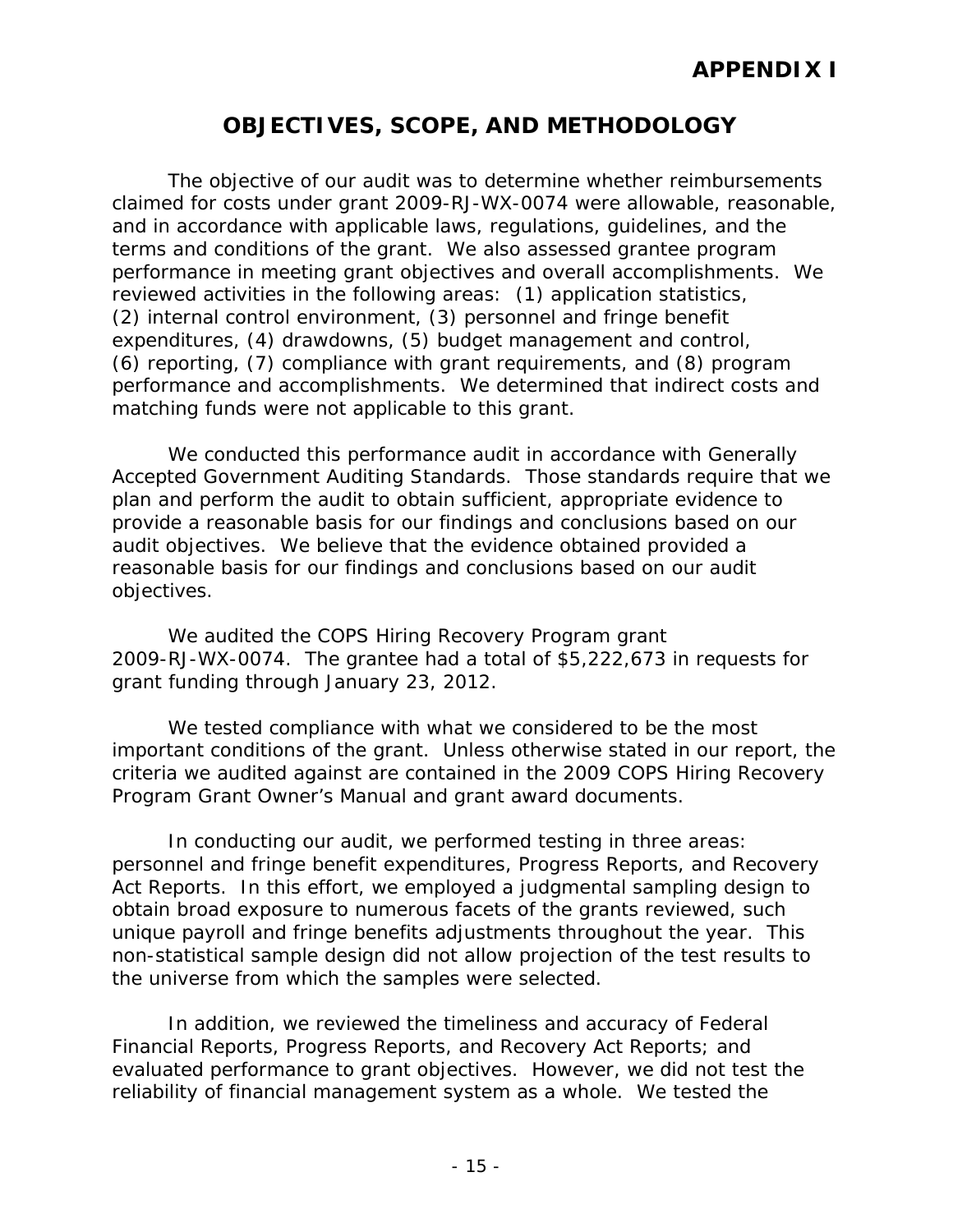reliability of the information in the accounting and financial management system, the payroll system, and the cost accounting system during the payroll verification testing. We traced a sample of the information in these various systems to supporting documentation and found the information to be reliable.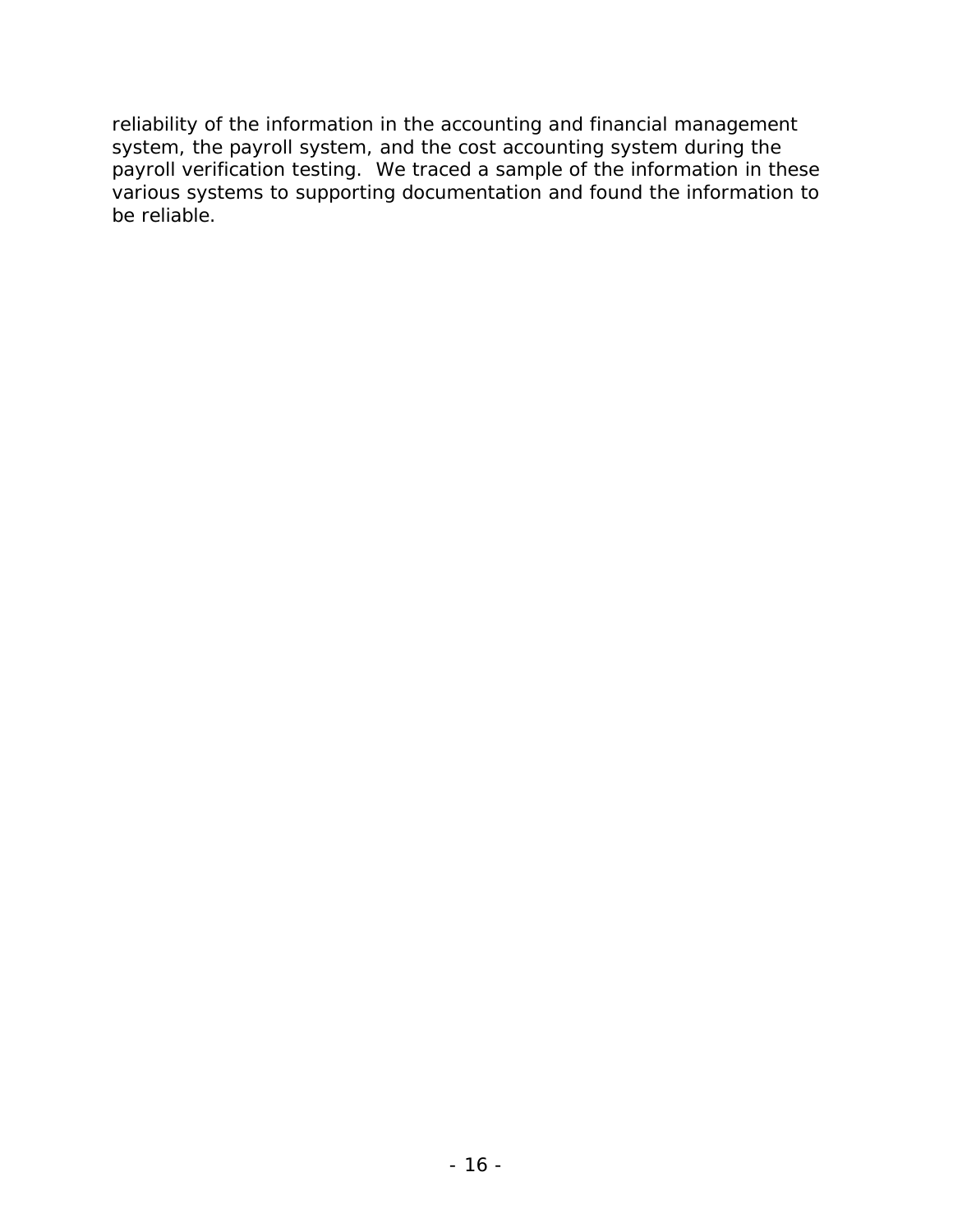# **DRAFT AUDIT REPORTPHILADELPHIA POLICE DEPARTMENT RESPONSE TO THE**



#### ITY OF PHILADELPHIA

POLICE DEPARTMENT<br>
POLICE DEPARTMENT<br>
Peadouarters, Franklin Square Headquarters, Franklin Square Philadelphia, PA 19106

October 26, 2012

Thomas O. Puerzer Office of the Inspector General Philadelphia Regional Audit Office 701 Markel Street, Suite 201 Philadelphia, PA 19106

Dear Mr. Puerzer:

The Philadelphia Police Department wishes to thank the U.S. Department of Justice, Office of the Inspector General and the Office of Community Oriented Policing Services for the Opportunity to comment on the audit findings of the OIG in reference to COP's Hiring Recovery Program 2009-RJ-WX-0074. The Philadelphia Police Department is pleased to know that any of the exceptions that you cited from your audit were not found to be systemic in nature and was immaterial individually and in total.

While the Philadelphia Police Department agrees with the recommendation of the audit, we wish to comment on the specific discrepancies in statistics noted by the auditors in the City's application.

The Police Department would agree with the auditor's findings regarding the discrepancies noted in the City's general fund balances. The discrepancy in fund balances was due to an error in transposing the numbers by an official in the City's Finance Department when they were provided for the application. The official readily acknowledged this error to the auditors upon their review.

The discrepancies found in the unemployment application statistics, noted by the auditors, were attributable, as stated by city officials in the report, to adjustments to these statistics after the application was submitted.

The 2008 motor theft statistical discrepancy found by the auditors, namely 9058 on the FBI website versus 9054 recorded and reported by the Philadelphia Police Department cannot be explained by the Police Department. The Police Department maintained the source documents for this statistic and submitted that number to the Commonwealth and Federal authorities. The Police Department's position is that 9054 is the correct number for 2008 motor vehicle thefts in Philadelphia and that was the statistic we provided for UCR report.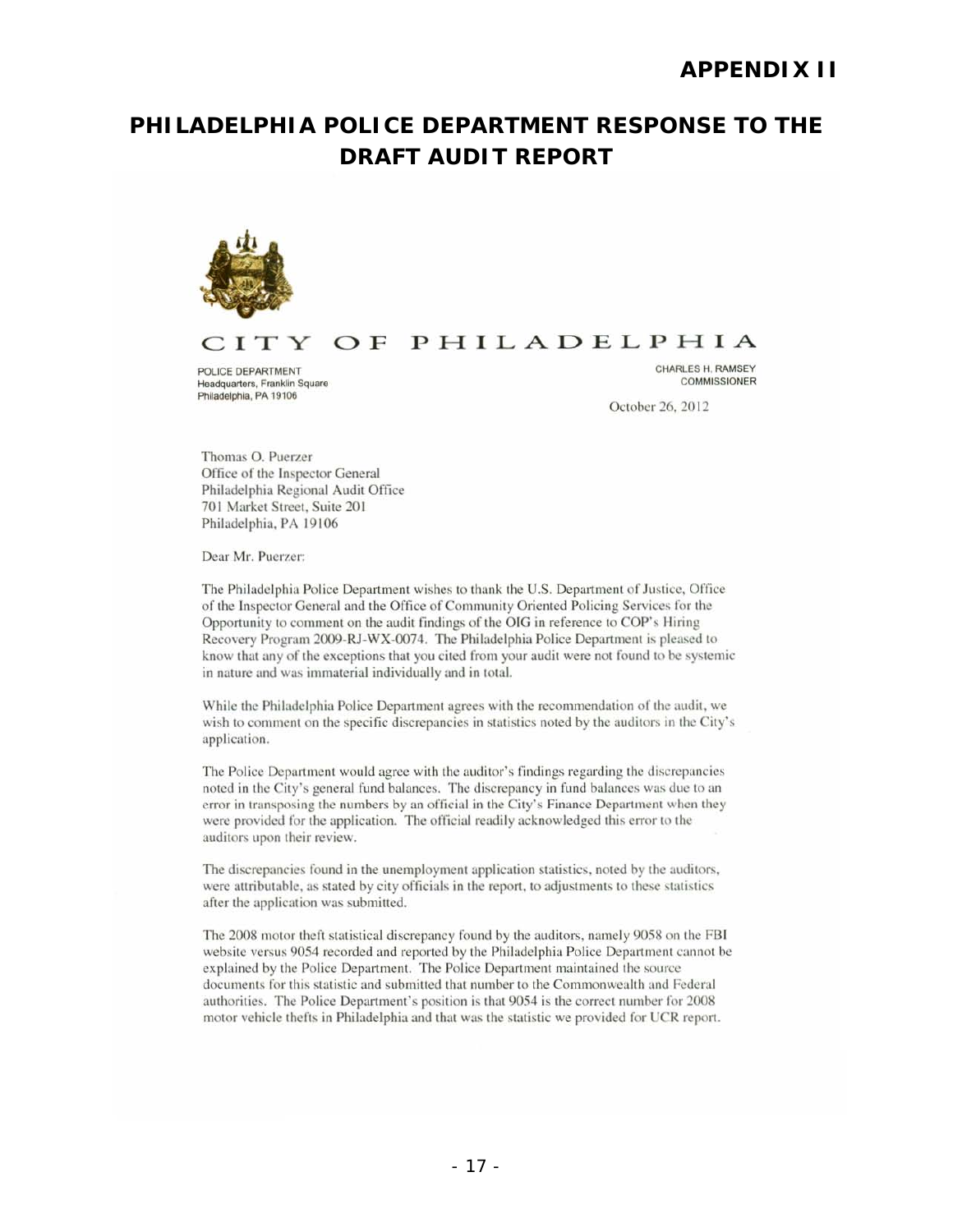With these specific comments made, the Police Department would concur with the auditor's report on page 5, "[that the inaccurate data] did not appear to have affected the suitability of the award."

Overall, the Police Department does acknowledge the statistical discrepancies found by the OIG, small, and immaterial to the award as they may be. Therefore the Police Department would agree with the OIG recommendation that "Philadelphia establishes procedures to verify that it submits accurate information for its future grant applications."

The Police Department will, beginning immediately, require retaining copies of all source documents of application data as part of the grant file records. This would provide and preserve a "snapshot" of the data gathered and submitted at the time of application. This process would serve the dual purpose of verifying the accuracy of application data and preserving the snapshot of data at the time of submission to answer for any revisions that may occur between the time of application and subsequent audit.

Again, the Police Department expresses our gratitude to the DOJ for the funding provided by this CHRP grant and the opportunity to comment on the findings contained in the OIG audit report.

Sincerely,  $\sim$   $\sim$ Police Commissioner

Philadelphia Police Department

 $-18-$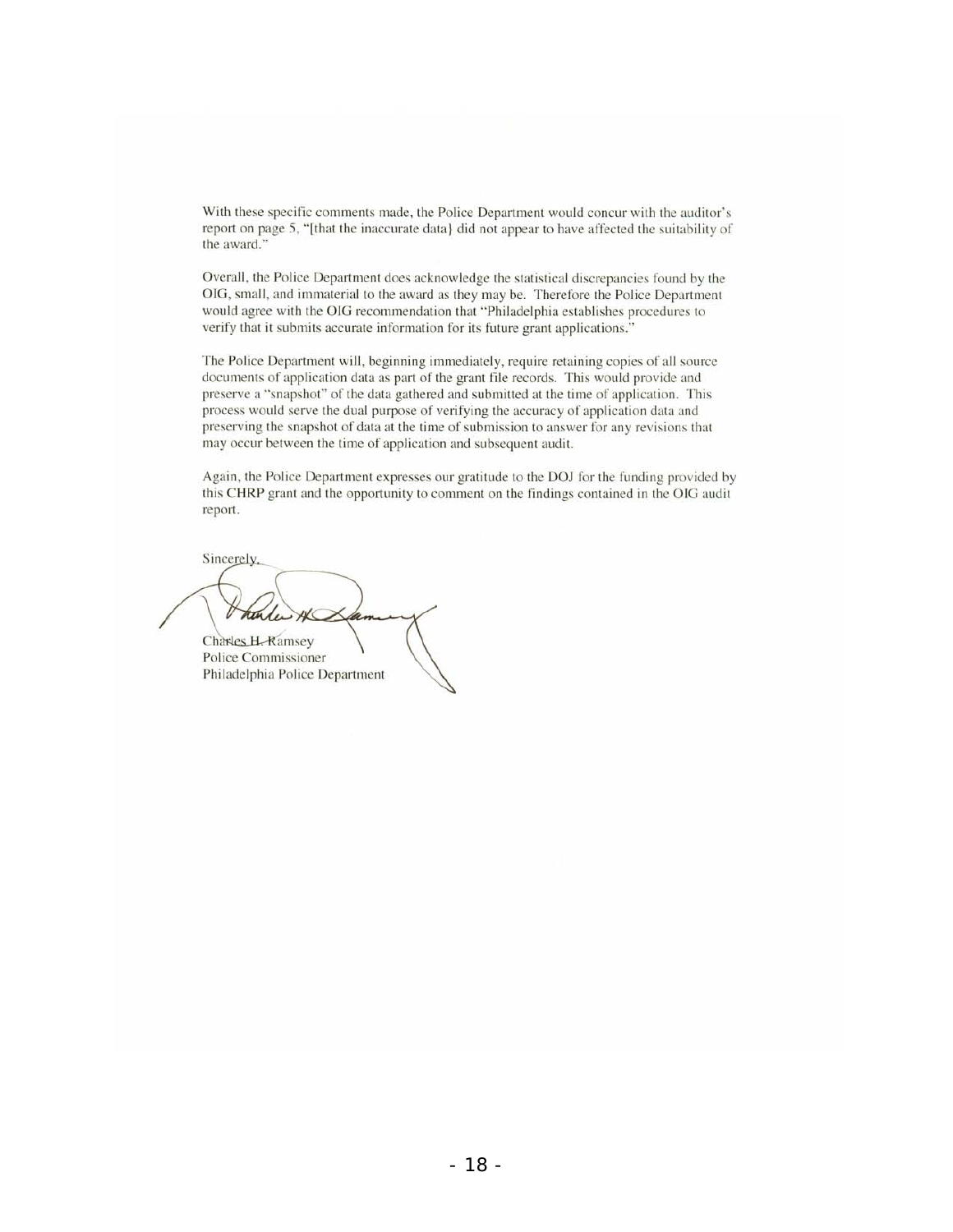# **RESPONSE TO THE DRAFT AUDIT REPORTOFFICE OF COMMUNITY ORIENTED POLICING SERVICES**



**U.S. DEPARTMENT OF JUSTICE OFFICE OF COMMUNITY ORIENTED POLICING SERVICES** 



Gram Operations Directorate/ Audit Liaison Division 145 N Street, N.E., Washington, DC 20530

#### MEMORANDUM

| Via E-Mail |                                                                                                                                                                                      |
|------------|--------------------------------------------------------------------------------------------------------------------------------------------------------------------------------------|
| To:        | Thomas O. Puerzer                                                                                                                                                                    |
|            | Regional Audit Manager                                                                                                                                                               |
|            | Office of the Inspector General                                                                                                                                                      |
|            | Philadelphia Regional Audit Office                                                                                                                                                   |
| From:      | Lashon M. Hilliard $\overline{\mathcal{M}}$                                                                                                                                          |
|            | <b>Management Analyst</b>                                                                                                                                                            |
|            | <b>COPS Audit Liaison Division</b>                                                                                                                                                   |
| Date:      | November 6, 2012                                                                                                                                                                     |
| Subject:   | Response to the Draft Audit Report for the Hiring Recovery Program (CHRP)<br>Grant to the Philadelphia Police Department, Philadelphia, Pennsylvania<br>COPS CHRP Grant 2009RJWX0074 |

This memorandum is in response to your draft audit report, dated September 21, 2012, for the Philadelphia Police Department (PPD), Philadelphia, PA. For ease of review, each audit recommendation is stated in bold and underlined, followed by COPS' response to the recommendation.

#### Recommendation 1: Ensure Philadelphia establishes procedures to verify that it submits accurate information for its future grant applications.

COPS concurs that PPD should establish procedures to verify that it submits accurate information for future grant applications.

#### Planned and Completed Actions:

After review of your report and the grantee's response, PPD has instituted a mandatory records retention requirement whereby copies of all source documents of applications data are maintained as part of the grant file records. The process will serve as data validity and reliability information from the time of application and/or revisions throughout the grant implementation life cycle.

#### Request

Based on the discussion, planned and completed actions, COPS requests closure of Recommendation 1, thereby closing the entire audit report.

The COPS Office would like to thank you for the opportunity to review and respond to the draft audit report.

#### ADVANCING PUBLIC SAFETY THROUGH COMMUNITY POLICING  $\star$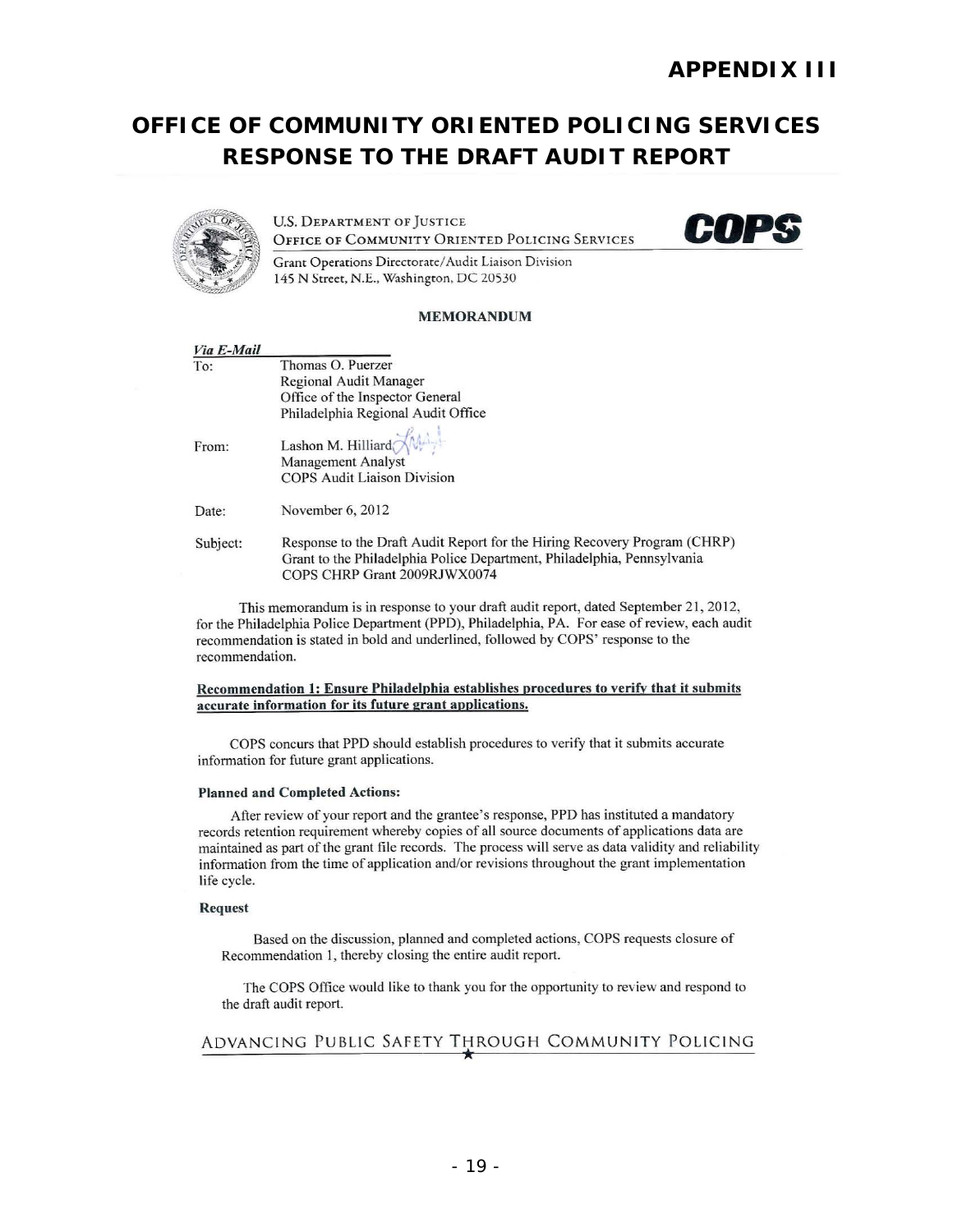Thomas O. Puerzer, Regional Audit Manager, Philadelphia Regional Audit Office November 6, 2012  $P$  a g. c. | 2

If you have any questions, please contact me at  $(202)$  514-6563.

cc: Thomas O. Puerzer (copy provided electronically) Regional Audit Manager Office of the Inspector General Philadelphia Regional Audit Office

> Louise H. Duhamel, Ph. D (copy provided electronically) Acting Assistant Director, Audit Liaison Group Internal Review and Evaluation Office Justice Management Division

Marcia O. Samuels-Campbell (copy provided electronically) Acting Deputy Director for the Grant Operations Directorate Community Oriented Policing Services (COPS)

Martha Viterito (copy provided electronically) Audit Liaison COPS Audit Liaison Division

Audit File Copy ORI: PAPEP00